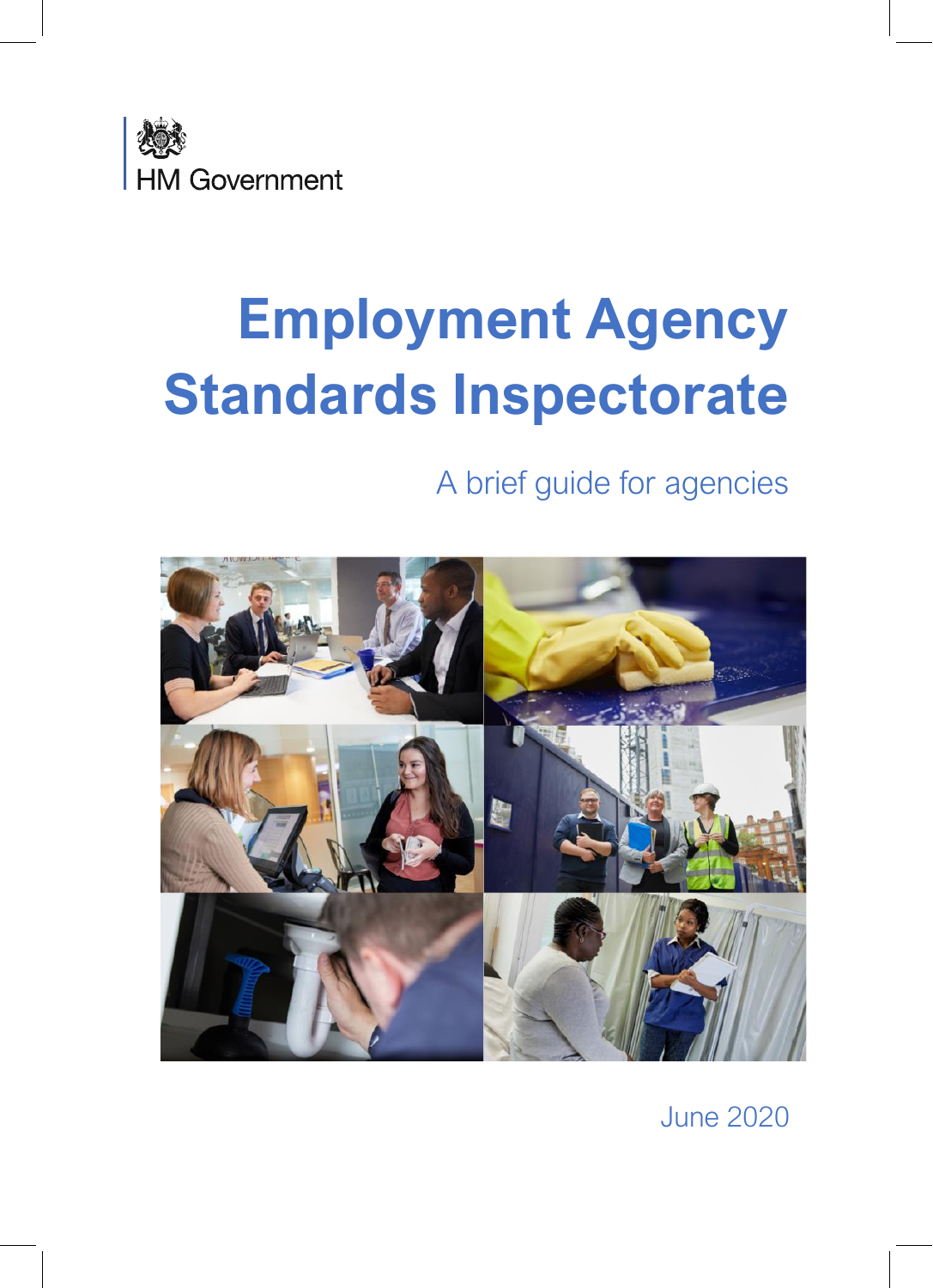# <span id="page-1-0"></span>**Contents**

| Contents                                                                     | $\overline{2}$ |
|------------------------------------------------------------------------------|----------------|
| Glossary                                                                     | $\overline{4}$ |
| What is EAS?                                                                 | 6              |
| Our responsibilities                                                         | 6              |
| What laws are agencies governed by?                                          | $\overline{7}$ |
| Who the Act applies to?                                                      | $\overline{7}$ |
| What is an agency?                                                           | $\overline{7}$ |
| <b>Employment agencies</b>                                                   | $\overline{7}$ |
| <b>Employment businesses</b>                                                 | 8              |
| Fees                                                                         | 8              |
| An overview of the Conduct Regulations                                       | 9              |
| Understanding the employment status of an agency worker                      | 12             |
| An overview of the Conduct Regulations and consequences of<br>non-compliance | 13             |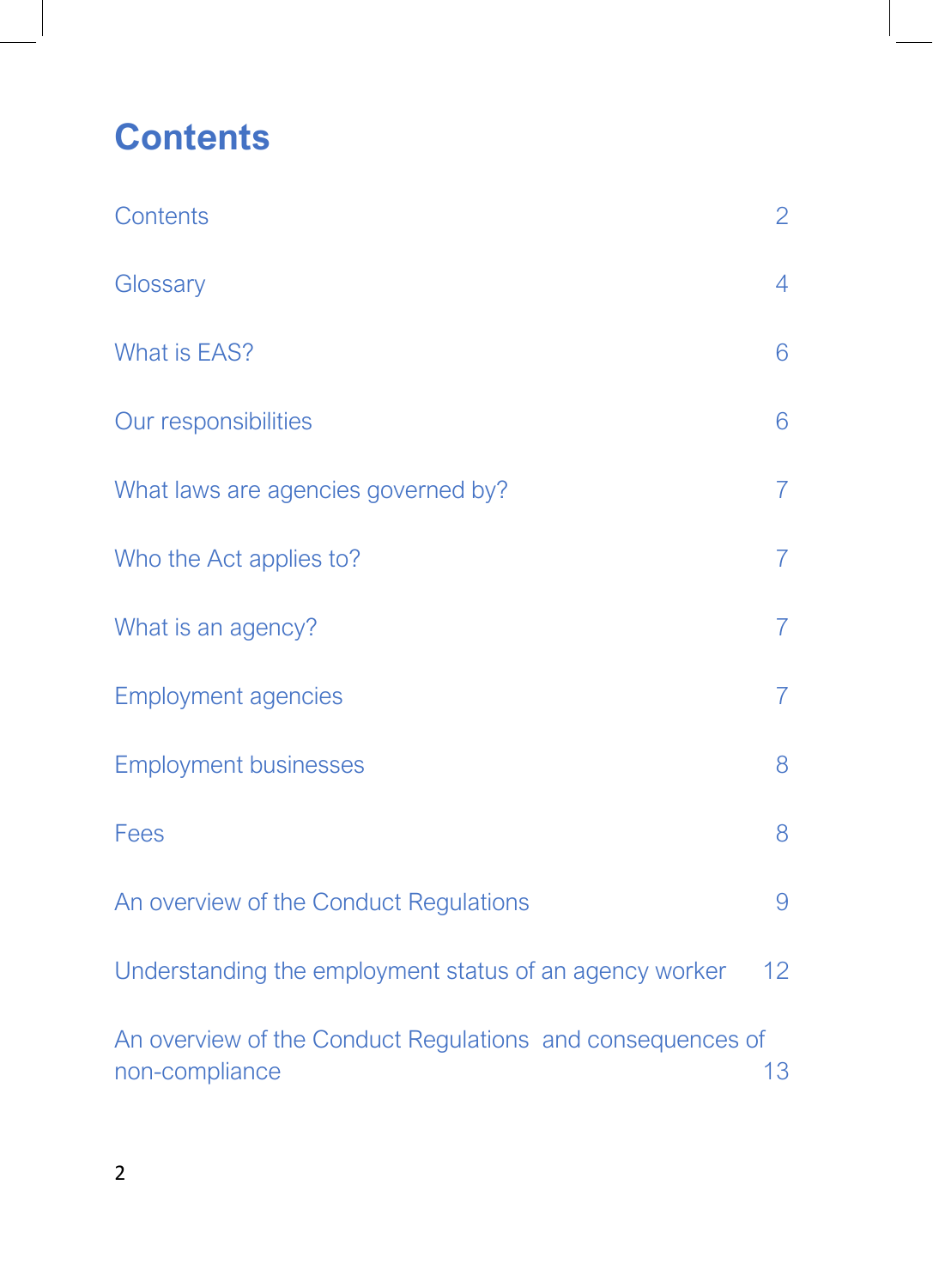<span id="page-2-0"></span>

| Regulation 10 - Restriction on charges to hirers                                                                                                                                                                                                                      | 13 |
|-----------------------------------------------------------------------------------------------------------------------------------------------------------------------------------------------------------------------------------------------------------------------|----|
| Regulation 5 – Restriction on agencies and employment businesses requiring<br>work-seekers to use additional services; and Regulation 13 - Notification of<br>charges and the terms of offers                                                                         | 14 |
| Regulation 13(A) - Key Information Document                                                                                                                                                                                                                           | 17 |
| Regulation 14 – Requirement to obtain agreement to terms with work-seekers;<br>and Regulation 15 - Content of terms with work-seekers: Employment<br>businesses                                                                                                       | 19 |
| Regulation 18 – Information to be obtained from a hirer                                                                                                                                                                                                               | 21 |
| Regulation 19 – Confirmation to be obtained about a work-seeker                                                                                                                                                                                                       | 24 |
| Regulation 20 – Steps to be taken for the protection of the work-seeker and<br>the hirer; and Regulation 22 - Additional requirements where professional<br>qualifications or authorisation are required or where work-seekers are to work<br>with vulnerable persons | 24 |
| Regulation 21 – Provision of information to work-seekers and hirers                                                                                                                                                                                                   | 26 |
| Regulation 27 - Advertisements                                                                                                                                                                                                                                        | 30 |
| Regulation 29 - Records                                                                                                                                                                                                                                               | 31 |
| Additional information relating to the running of an agency                                                                                                                                                                                                           | 32 |
| Further information and guidance                                                                                                                                                                                                                                      | 35 |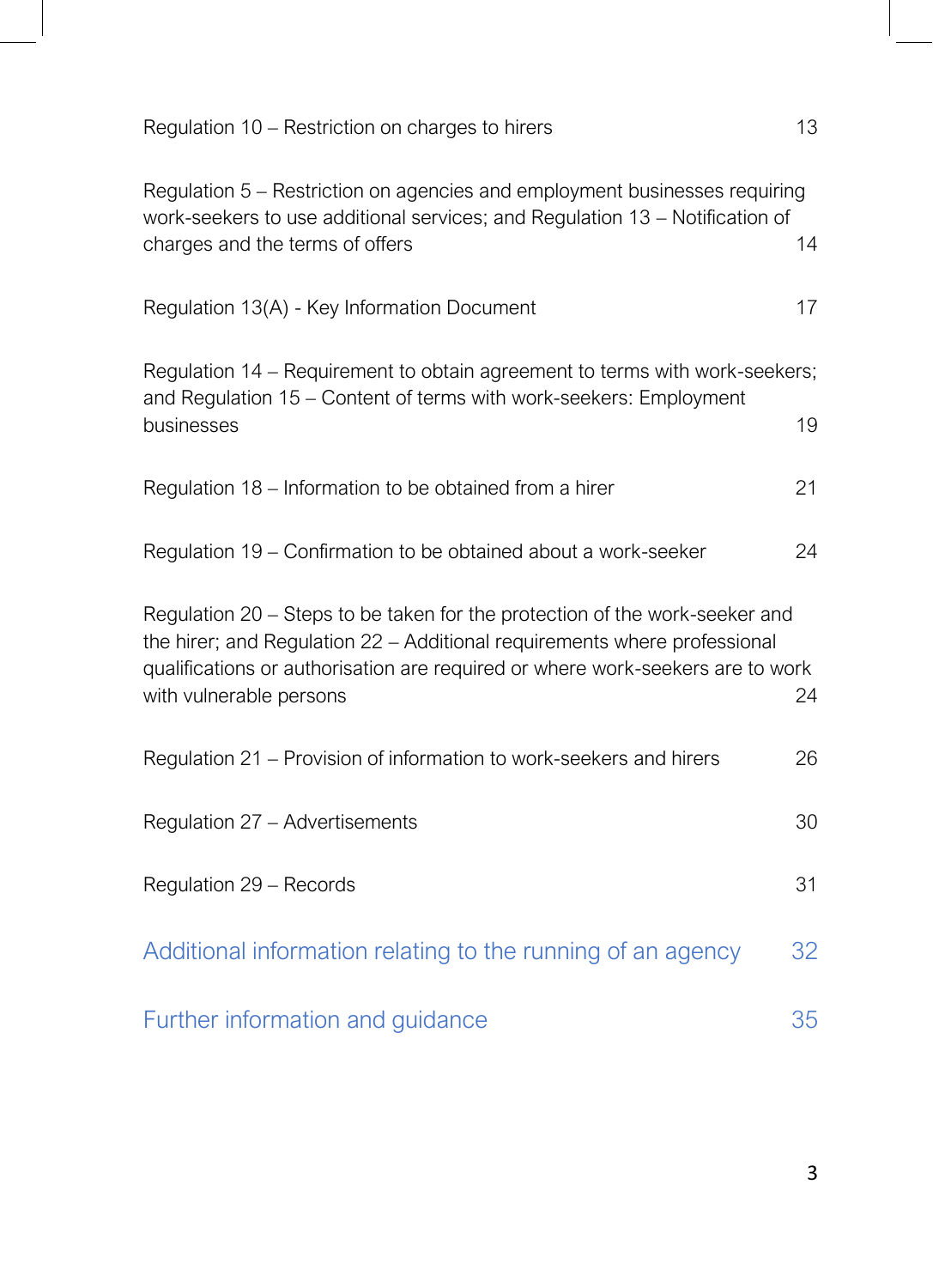### **Glossary**

Sometimes the language used when talking about agency work can be confusing. Here are some brief definitions to help you out:



**Act** – the Employment Agencies Act 1973



**Agency** – a generic term for a business that finds temporary, permanent or contract work for workseekers



**Booking confirmation** – a document provided by the agency when an assignment is offered. It may be by text, messaging system or email but will detail the particulars of the work being offered



**Employment agency** – a business that finds permanent roles where the work-seeker is employed by the hirer either short or long term



**Employment business** – a business that finds and supplies temporary work-seekers roles with hirers



**Hirer** – the agency's client that the work-seeker is introduced or supplied to and carries out work for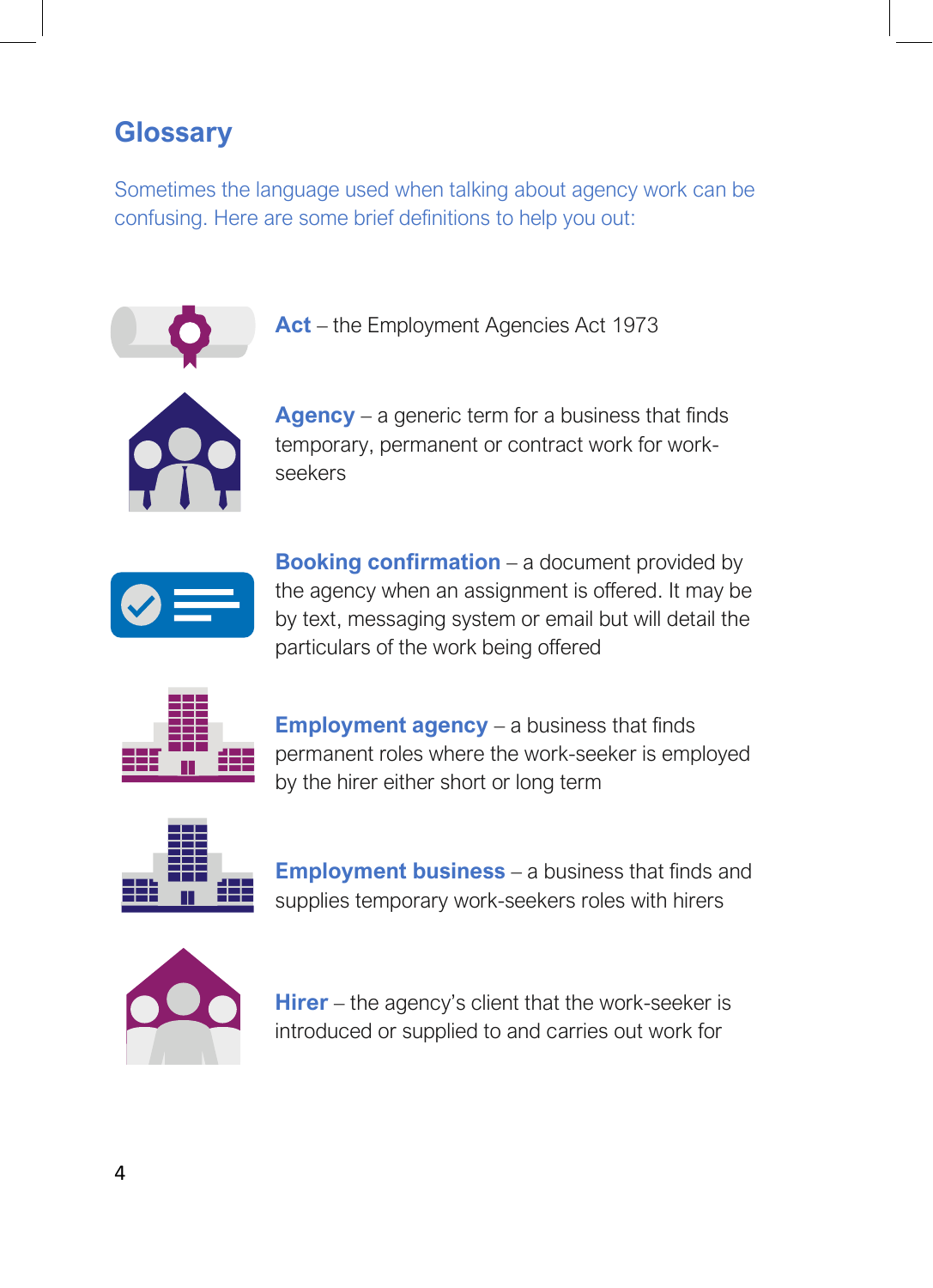

**Introduction** – when a work-seeker is introduced to a hirer before any work commences. This could be by way of an interview or submission of a work-seeker's CV to a potential hirer



**Regulations** – the Conduct of Employment Agencies and Employment Businesses Regulations 2003 (last amended in 2019)



**Supply** – when a work-seeker begins working for the hirer



**Terms** – terms of engagement that must be agreed with a work-seeker before any work-finding services commence. This document is often referred to as a contract or terms and conditions



**Umbrella company** – a payroll company, which might charge or deduct a fee from a work-seeker's payment that has been passed to them by an employment business to process the work-seekers' wages earned through the agency. In some cases, the work-seeker will become an employee of the umbrella company



**Work-seeker** – a person who is looking for or being found work through an agency – this includes selfemployed persons and limited company workseekers.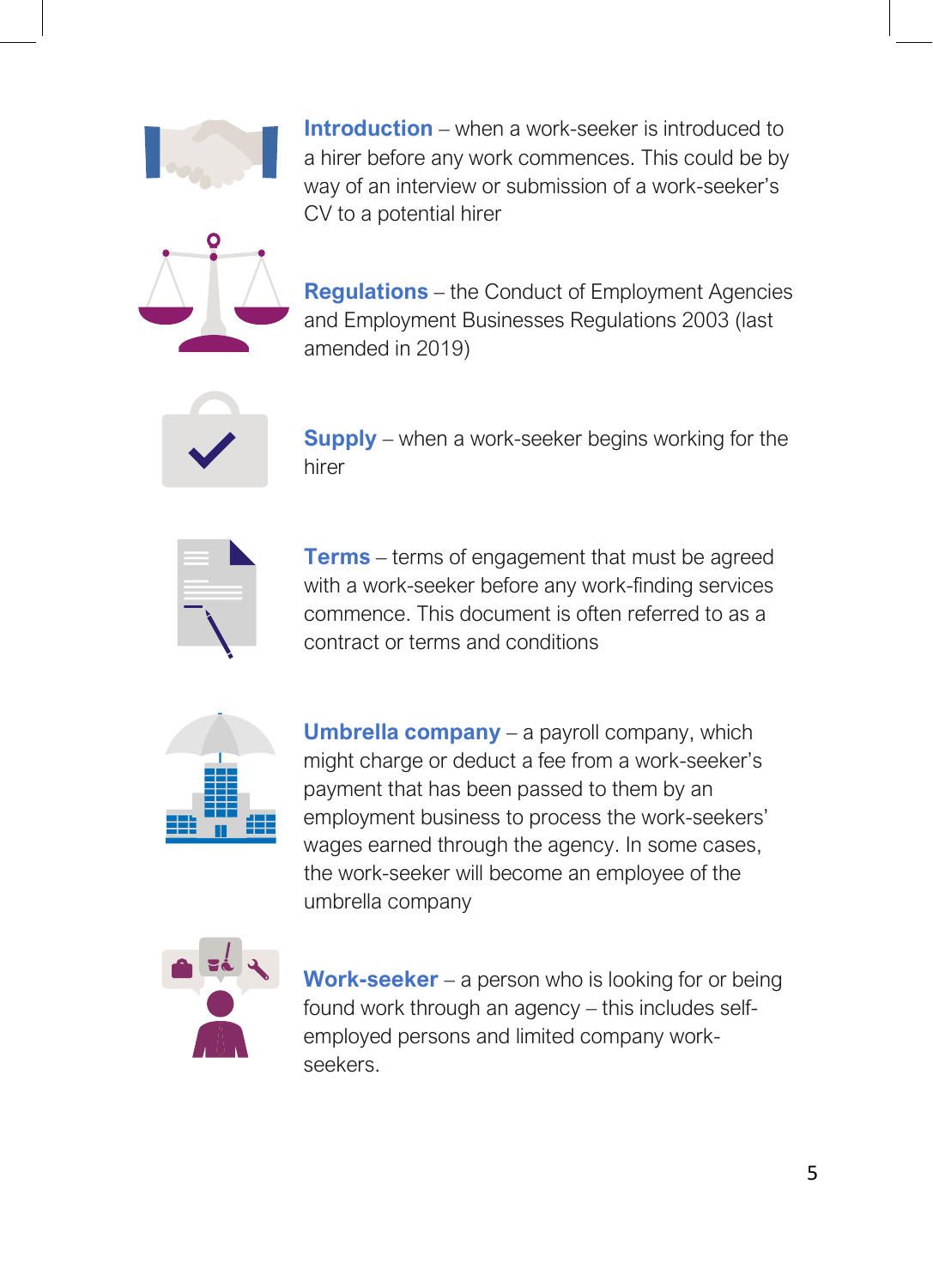**This document is intended as a brief guide to your interactions with hirers and work-seekers and should not be taken as an authoritative statement on the law or a substitute for taking legal advice. It is intended to provide an overview of the Conduct Regulations and your obligations.**

# <span id="page-5-0"></span>**What is EAS?**

Laws to protect agency workers are enforced by the Employment Agency Standards Inspectorate (EAS), which sits in the Department for Business, Energy and Industrial Strategy (BEIS). EAS is the regulator of employment agencies and employment businesses in Great Britain. Northern Ireland has its own legislation.

# <span id="page-5-1"></span>**Our responsibilities**

We are responsible for:

- working with employment agencies and businesses to help them comply with the law
- investigating complaints received from agency workers
- carrying out targeted operations in occupation or geographical sectors based on risk profiling
- taking enforcement action through the powers at our disposal, including warning letters, Labour Market Enforcement Undertakings and/or Orders, prosecution or prohibition, identifying agency workers at risk of exploitation, and working alongside our partner organisations
- supporting the role of the Director of Labour Market Enforcement who sets the strategic direction for labour market enforcement bodies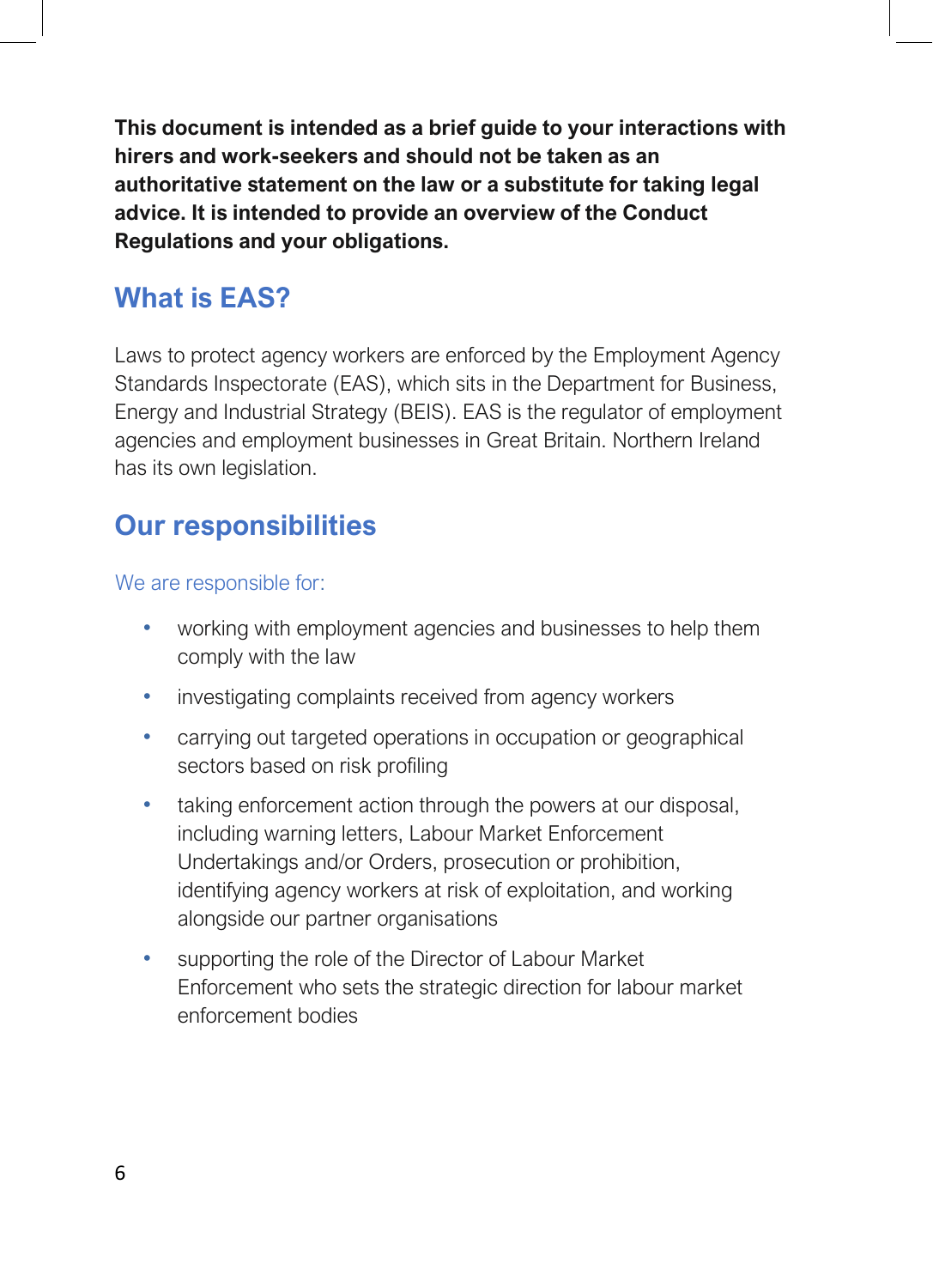## <span id="page-6-0"></span>**What laws are agencies governed by?**

There are specific laws relating to work-seekers and hirers when they use the services of an agency. Agencies must operate in accordance with the Employment Agencies Act 1973 (the Act) and the Conduct of Employment Agencies and Employment Businesses Regulations 2003 (as amended) (the Conduct Regulations).

# <span id="page-6-1"></span>**Who the Act applies to?**

The Act applies to both employment agencies and employment businesses regardless of whether they are run to make a profit or by nonprofit making bodies.

# <span id="page-6-2"></span>**What is an agency?**

Agencies are businesses that offer work opportunities with their clients. There are two kinds: employment agencies and employment businesses. These are both commonly known as agencies by the general public. Employment agencies find 'permanent' placements (where workers are employed by the hirer either short or long term), and employment businesses (employing and supplying temporary and contract workers to hirers) engage workers who are then supplied to the hirer.

# <span id="page-6-3"></span>**Employment agencies**

Under the Act, an employment agency is defined as a business that provides services (whether by the provision of information or otherwise) for the purpose of finding workers employment with employers, or supplying employers with workers who will be employed by them.

The Act applies to a wide range of agencies, from recruitment agencies to specialist agencies such as entertainment and modelling agents, online platforms and executive search consultants.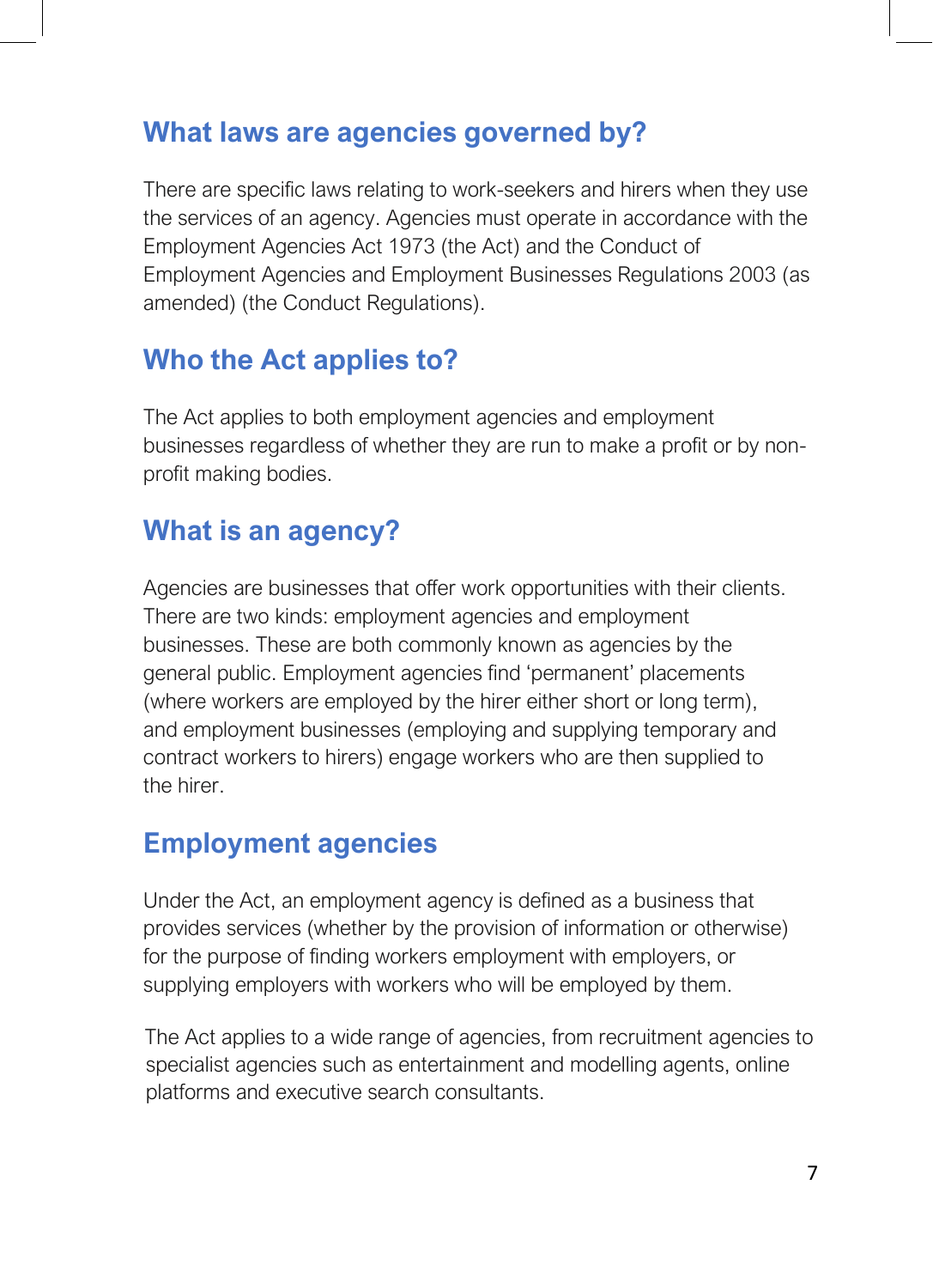## <span id="page-7-0"></span>**Employment businesses**

An employment business is defined as a business that supplies people who are in its employment to act for, and be under the control of, other people, in any capacity. This covers the hiring out of workers on a temporary basis and is frequently called 'temping'. The Act does not apply to sub-contracting – i.e. independent contractors undertaking specific tasks using their own staff acting and remaining under their direction and control.

### <span id="page-7-1"></span>**Fees**

Employment agencies and businesses are prohibited from charging fees to workers for finding or trying to find them jobs. Exceptions to this are for finding jobs for performers and certain other workers in the entertainment field, and photographic or fashion models.

The Act does not regulate the fees charged to hirers by employment agencies and businesses or the rates paid by the employment businesses to workers employed by them. However, should an employment business intend to charge transfer fees to hirers they must adhere to the requirements set out in Regulation 10 (see page 13).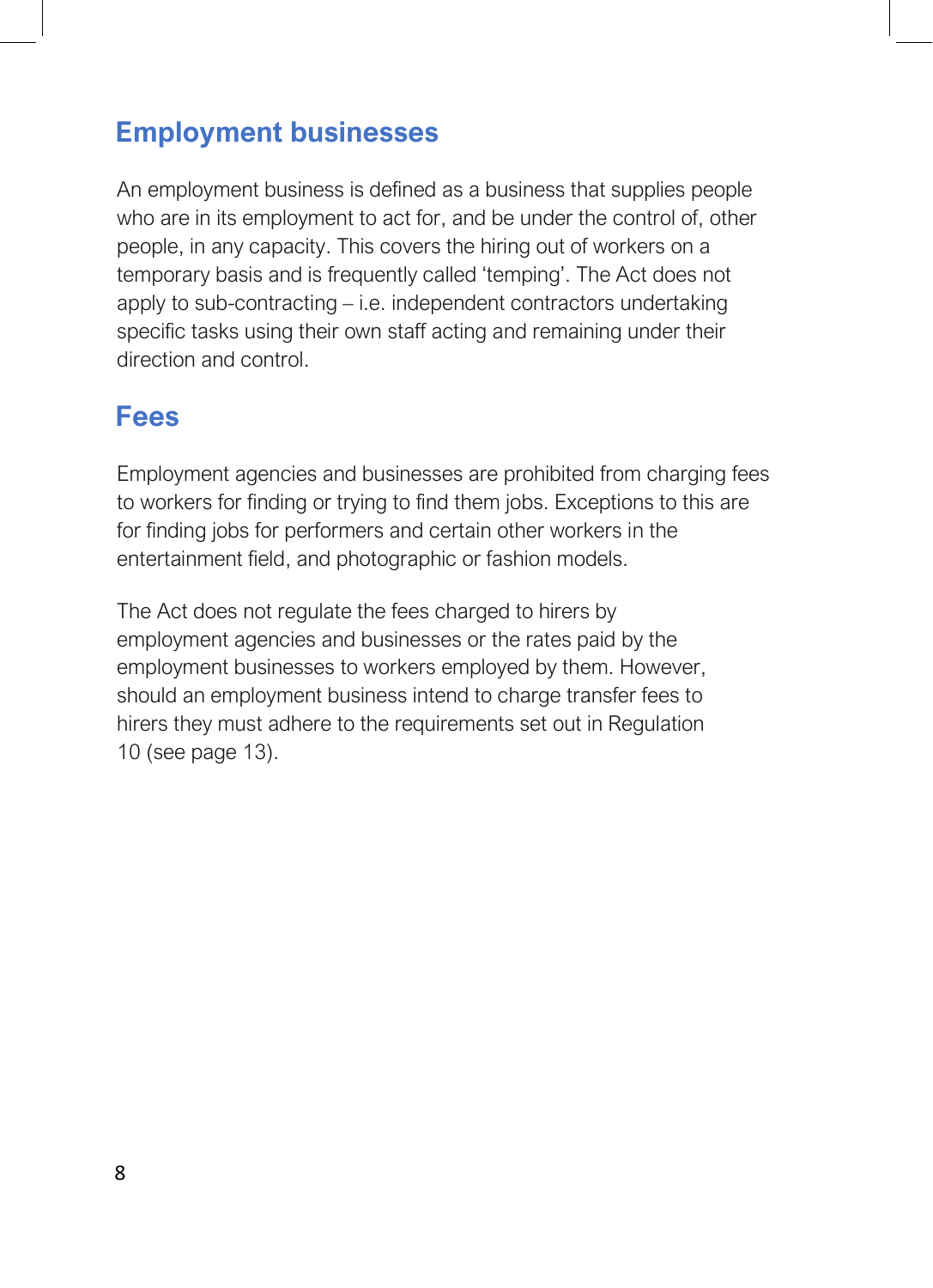### <span id="page-8-0"></span>**An overview of the Conduct Regulations**

#### **General obligations**

**Regulation 5** – Restriction on requiring work-seekers to use additional services

**Regulation 6** – Restriction on detrimental action relating to work-seekers working elsewhere

**Regulation 7** – Restriction on providing work-seekers in industrial disputes

**Regulation 8** – Restriction on paying work-seekers' remuneration

**Regulation 10** – Restriction on charges to hirers

**Regulation 12** – Prohibition on employment businesses withholding payment to work-seekers on certain grounds

# **Requirements to be satisfied before work-finding services are provided**

**Regulation 13** – Notification of charges and the terms of offers

**Regulation 13A** – Key Information Document

**Regulation 14** – Requirement to obtain agreement to terms with workseekers: Employment businesses

**Regulation 15** – Content of terms with work-seekers: Employment businesses

**Regulation 16** – Requirement to obtain agreement to terms with workseekers and content of terms with work-seekers: Agencies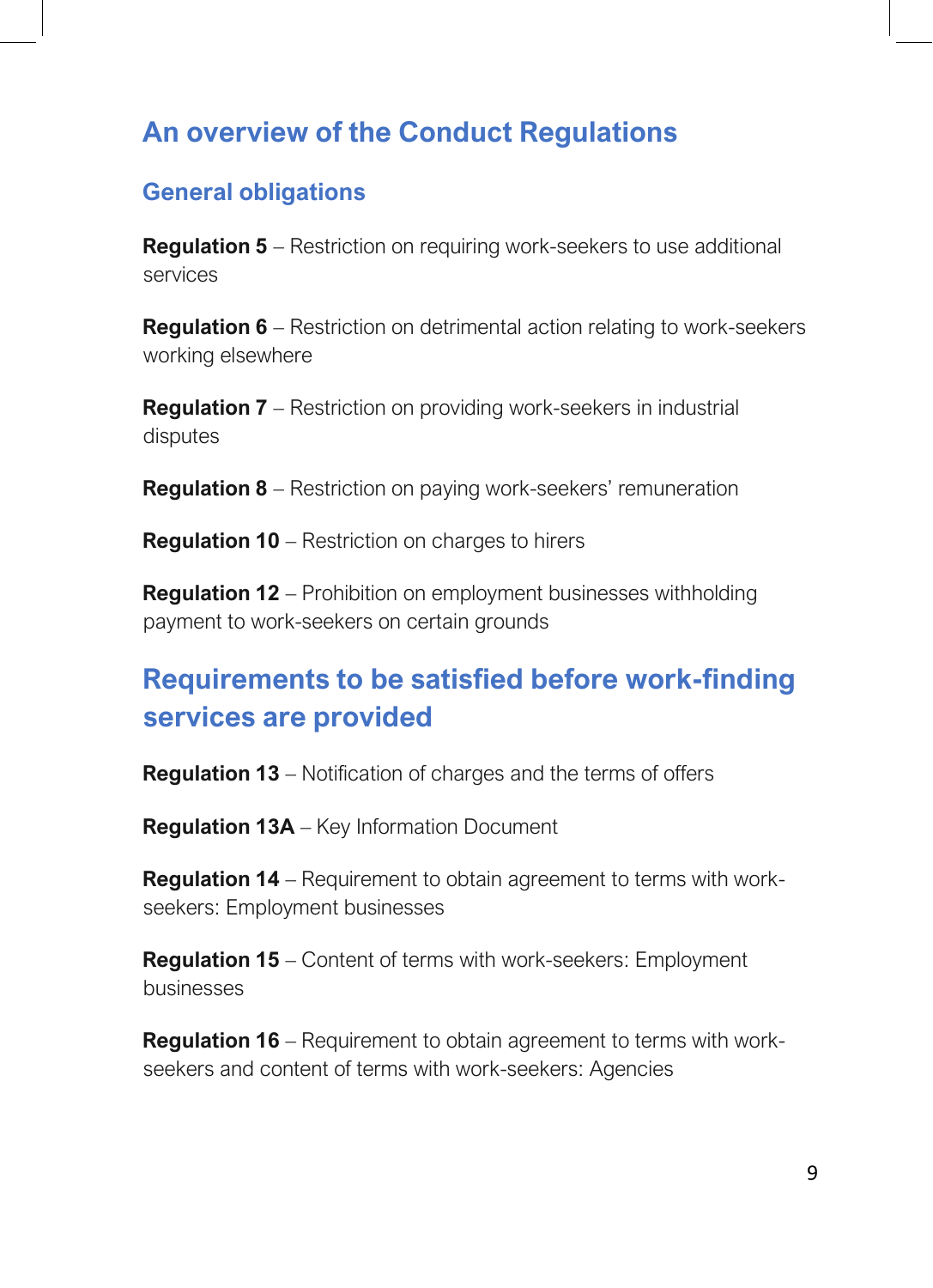# **Requirements to be satisfied in relation to the introduction or supply of a work-seeker to a hirer**

**Regulation 18** – Information to be obtained from a hirer

**Regulation 19** – Confirmation to be obtained about a work-seeker

**Regulation 20** – Steps to be taken for the protection of the work-seeker and the hirer

**Regulation 21** – Provision of information to work-seekers and hirers

**Regulation 22** – Additional requirements where professional qualifications or authorisation are required or where work-seekers are to work with vulnerable persons

# **Special Situations**

**Regulation 23** – Situations where more than one agency or employment business is involved

**Regulation 24** – Situations where work-seekers are provided with travel or required to live away from home

#### **Client Accounts and Charges to Work-Seekers**

**Regulation 25** – Client accounts

**Regulation 26** – Circumstances in which fees may be charged to workseekers

#### **Miscellaneous**

**Regulation 27** – Advertisements

**Regulation 28** – Confidentiality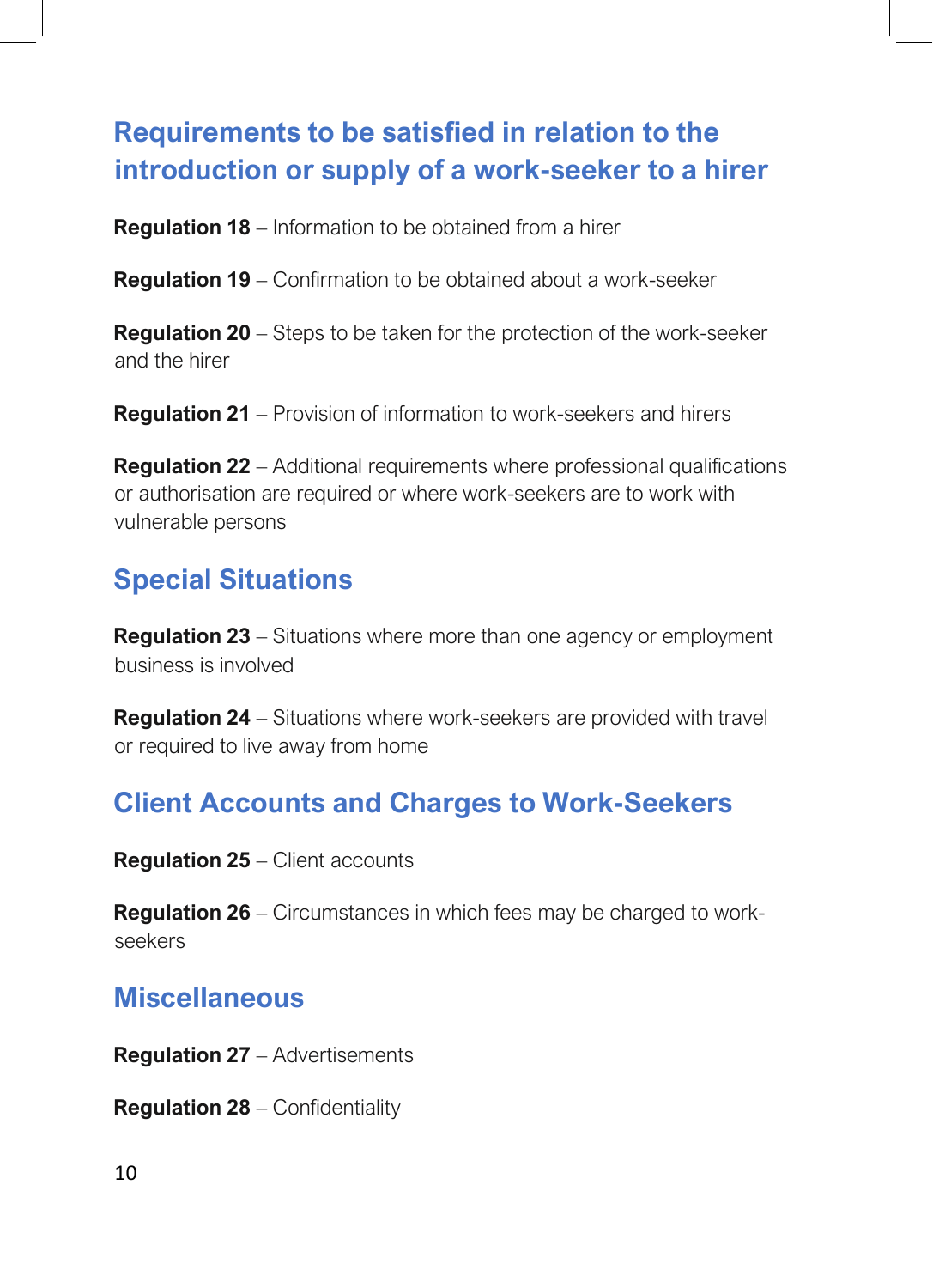**Regulation 29** – Records

**Regulation 30** – Civil liability

**Regulation 31** – Effect of prohibited or unenforceable terms and recoverability of monies

**Regulation 32** – Application of the Regulations to work-seekers which are incorporated

**Regulation 33** – Electronic and other communications

**Regulation 34** – Review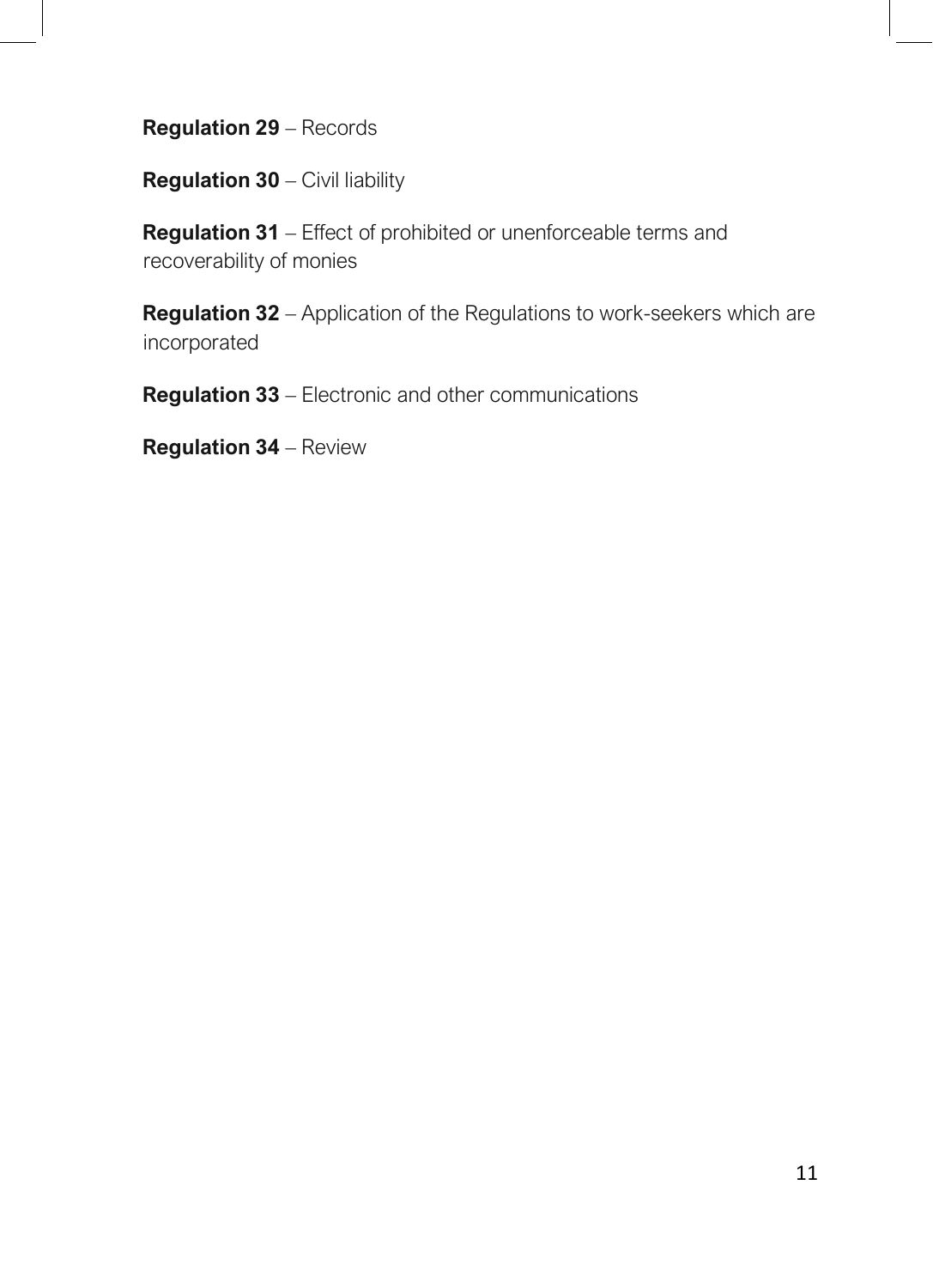# **Understanding the employment status of an agency worker**

There are three main types of employment status:

- Employee
- Worker
- Self-employed

The employment status can usually be found in the terms of engagement, often referred to as a contract. However, how the relationship works in practice is what will determine the actual employment status.

# **Workers**

Many agency workers are classed as workers. Workers have some employment rights such as paid holiday and the National Minimum Wage. They will usually have few obligations and the right to decline work offered to them. They will have limited employment rights.

# **Employees**

Some agency workers are classed as employees. Employees are employed under a contract of service (or contract of employment). They may have full employment rights and the rights that workers have plus others, such as being paid if work isn't available. However, employees also have more obligations to the agency than workers. For example, employees may have to accept work offered to them and be available to work a minimum amount of hours each week.

# **Self-employed**

If an agency worker is genuinely self-employed, they may work under a contract for services. They are often referred to as contractors. They do not have employment rights (although they still have full rights under the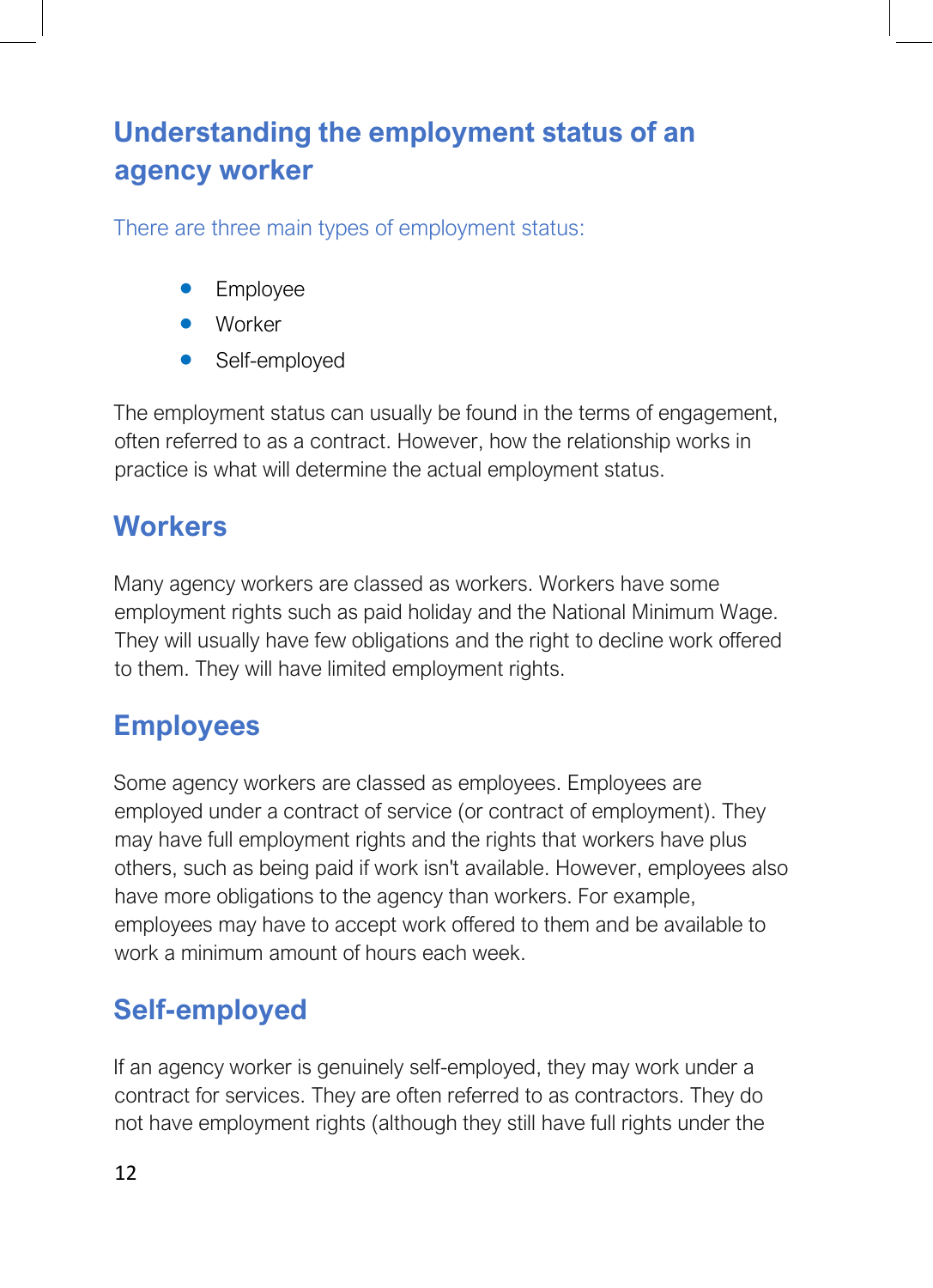Employment Agencies Act 1973 and associated Conduct Regulations) and have fewer obligations to the agency than an employee or a worker. For example, they'll usually be able to send someone else in their place.

# <span id="page-12-0"></span>**An overview of the Conduct Regulations and consequences of non-compliance**

The Conduct Regulations were implemented by the Secretary of State under Section 5 of the Act and are designed to set standards of conduct for those operating in the recruitment sector. The Conduct Regulations set the standards to be met.

Any person who contravenes the Act and/or the Conduct Regulations is guilty of an offence and liable to a fine on conviction.

Where an offence has been committed, EAS may consider a Labour Market Enforcement Undertaking (for a period of up to two years). If an Undertaking cannot be agreed or, once in place, is not complied with, EAS can apply for a Labour Market Enforcement Order (for a period of up to two years) through the courts. If a person fails to comply with the Order, they could be fined or imprisoned for up to two years.

The Secretary of State can also consider applying for a prohibition order against a person from carrying on or being concerned with the carrying on of an employment agency or employment business for up to a maximum of 10 years on the grounds of misconduct or unsuitability.

# <span id="page-12-1"></span>**Regulation 10 – Restriction on charges to hirers**

The amount of fees charged by employment agencies and employment businesses to their clients (hirers) for services is not regulated by the Act or Conduct Regulations and is deemed to be a business-to-business arrangement. Should you choose to charge a transfer fee, you can only do so within specific time frames, as set out below.

Transfer fees should be set out explicitly within your terms with hirers. Employment businesses can charge a transfer fee to a hirer when one of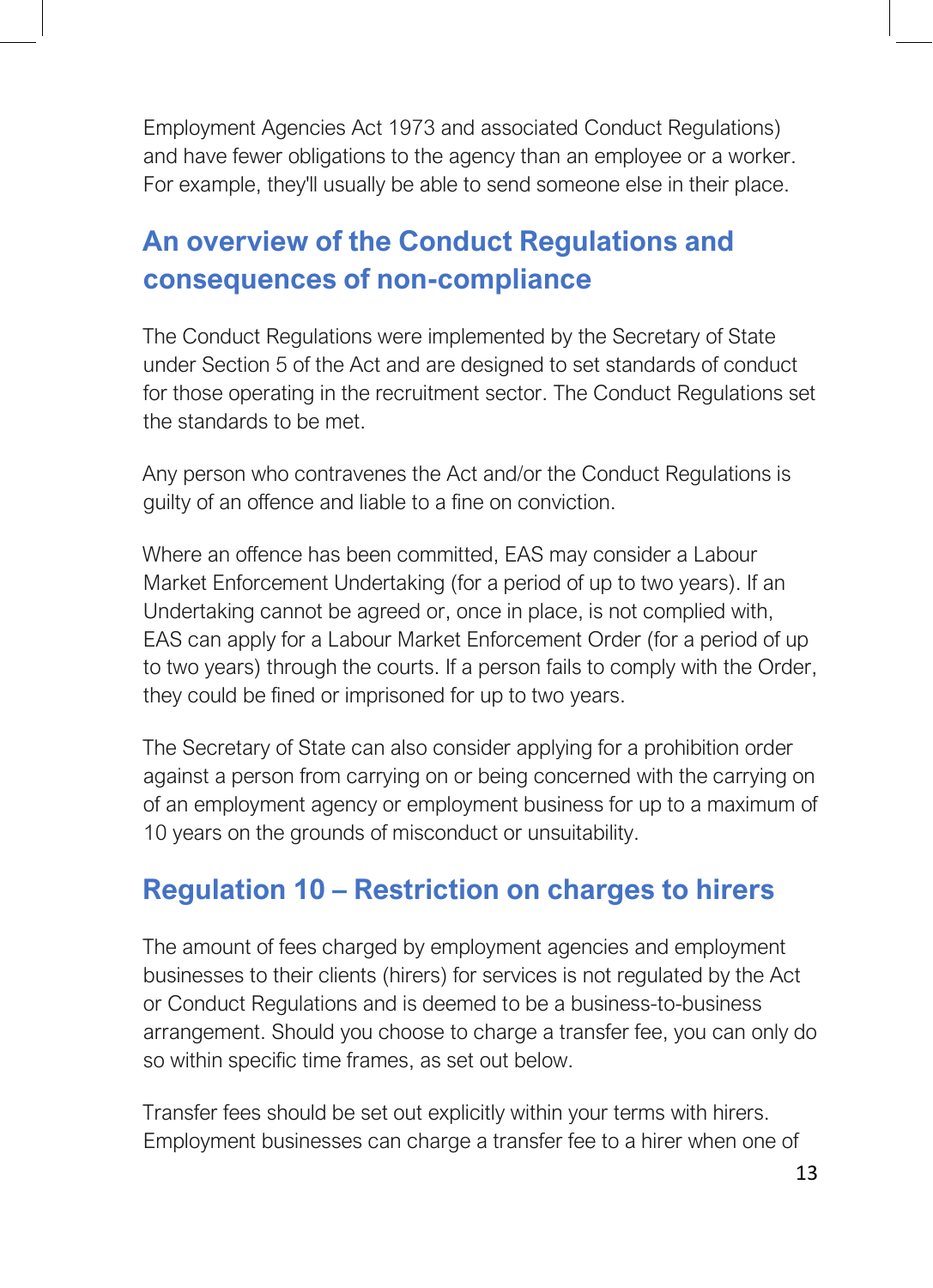its temporary work-seekers is taken on permanently, or through another employment business by the hiring company (or a third party that the hirer introduces them to).

If you operate as an employment business and wish to charge a transfer fee, you must also provide the hirer with the option of a period of extended hire, and it is down to the hirer to choose which option they want. An extended period of hire is a period of time during which you would continue to supply the work-seeker. After the conclusion of this period, the hirer would take on the work-seeker free of charge.

Transfer fees may only be charged within specific time periods, as set out in the legislation, which is 14 weeks from the day after the temporary worker starts an assignment, or within 8 weeks following the last day on which the temporary worker worked for the hirer.

Failure to offer an extended period of hire as an alternative to a transfer fee within your terms would render the requirement for the hirer to pay a fee unenforceable.

If you introduce a work-seeker to your client but they are never engaged or supplied through your employment business, you can seek to charge a fee should they later be engaged directly with the hirer, subject to your terms of business with that hirer.

# <span id="page-13-0"></span>**Regulation 5 – Restriction on agencies and employment businesses requiring work-seekers to use additional services; and Regulation 13 – Notification of charges and the terms of offers**

Under Section 6(1) of the Act, employment agencies and employment businesses are prohibited from charging work-seekers a fee for finding them work. However, you can offer other non-work finding services and a fee can be charged.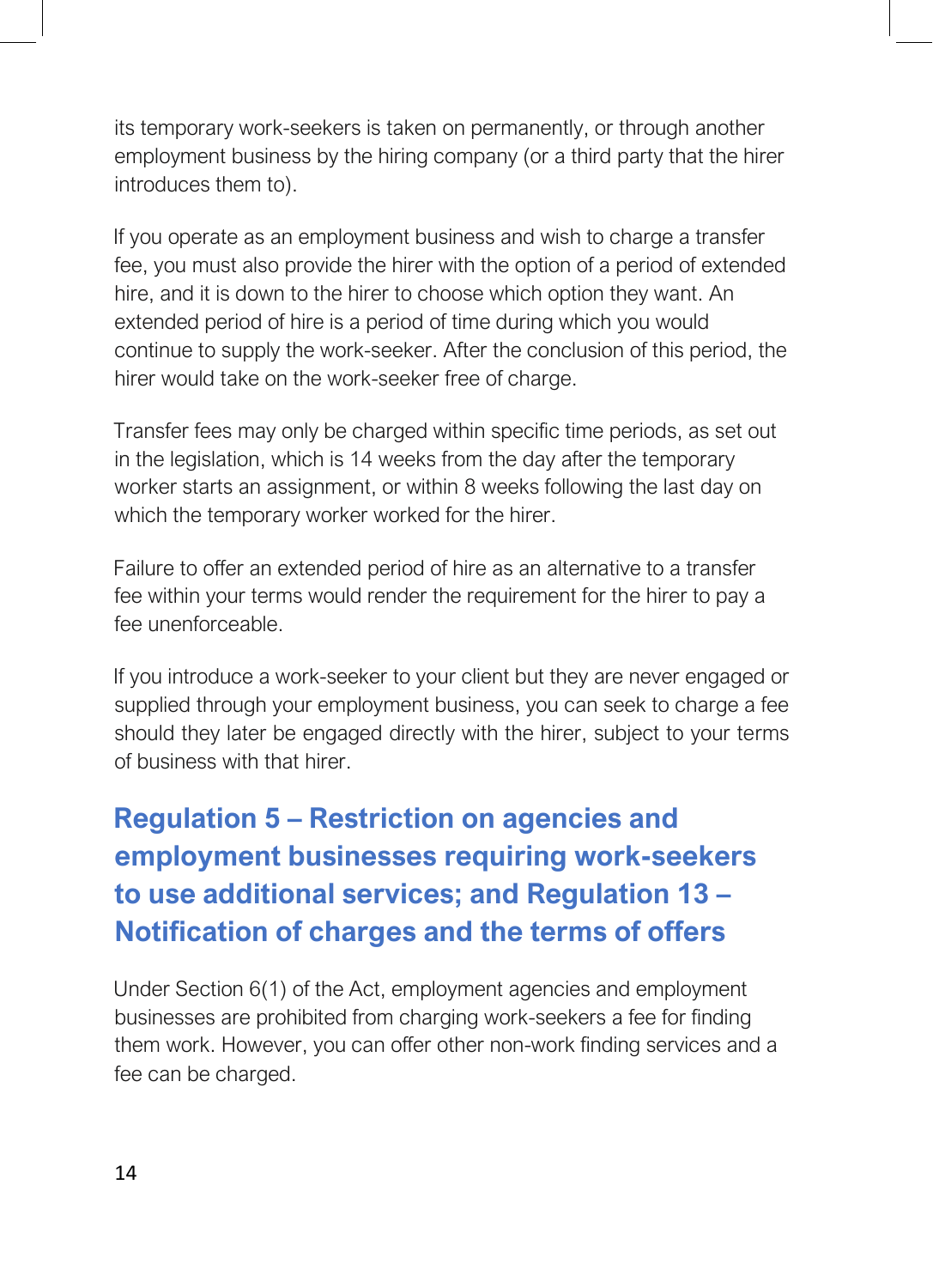Regulation 5 states that you may not make your work-finding services conditional upon the work-seeker using other goods or services provided by you or someone else.

Regulation 13 requires both employment agencies and employment businesses to notify work-seekers of the particulars of goods or services for which they may be charged a fee before providing or arranging the provision of any goods or services for the first time by you or by someone else. Work-seekers can withdraw from such goods and services without being subject to a detriment.

This would include a situation where work-seekers are introduced to umbrella companies. You should be mindful that work-seekers cannot be forced to work through or be paid by umbrella companies, however if this is the only route that you use to pay work-seekers you must inform them of this before engaging with them and they can choose whether or not to engage with you.

The table below provides a breakdown of the information that must be provided to work-seekers. It is important to note that the obligation to provide this information is only when the work-seeker will be charged a fee for that service.

| <b>Requirement</b>                                                             | <b>What this means</b>                                                                                                                                                                                 |
|--------------------------------------------------------------------------------|--------------------------------------------------------------------------------------------------------------------------------------------------------------------------------------------------------|
| The amount or method of<br>calculation of the fee                              | Explain exactly how much the<br>work-seeker will be charged for the<br>service you are arranging or<br>providing. Where an exact fee is<br>not known, you should detail the<br>calculation of the fee. |
| The identity of the person to<br>whom the fee is payable or will<br>be payable | Who the work-seeker will pay the<br>fee to. This may be your business<br>or a third party.                                                                                                             |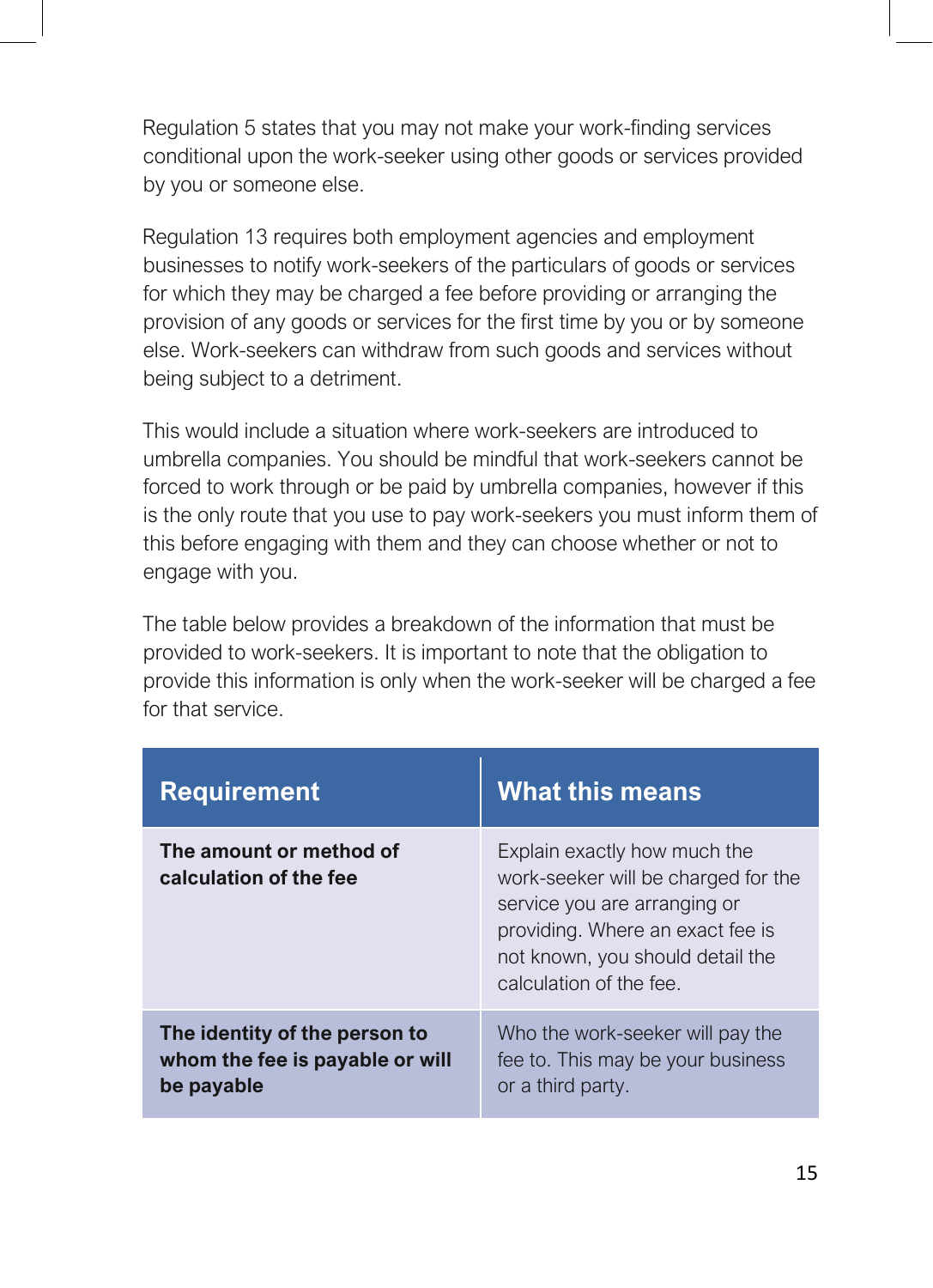| <b>Requirement</b>                                                                   | <b>What this means</b>                                                                                                                                                                                                                                                                                                                                                   |
|--------------------------------------------------------------------------------------|--------------------------------------------------------------------------------------------------------------------------------------------------------------------------------------------------------------------------------------------------------------------------------------------------------------------------------------------------------------------------|
| A description of the services or<br>goods to which the fee relates                   | Details regarding the services or<br>goods that the work-seeker is<br>paying for. You should provide as<br>much information as possible.                                                                                                                                                                                                                                 |
| A statement of the work-<br>seeker's right to cancel or<br>withdraw from the service | Explain that the work-seeker has<br>the right to cancel or withdraw<br>from the service (provided by<br>you) for which they are paying a<br>fee.                                                                                                                                                                                                                         |
| The notice period to cancel or<br>withdraw                                           | Detail how much notice you<br>expect the work-seeker to give<br>you when cancelling or<br>withdrawing from the service you<br>are providing.                                                                                                                                                                                                                             |
|                                                                                      | You should note that in<br>accordance with Regulation 5<br>(Restriction on requiring work-<br>seekers to use additional<br>services) you cannot request that<br>the work-seeker gives the<br>provider of services any more<br>notice than five business days or,<br>for services relating to the<br>provision of living<br>accommodation, notice of 10<br>business days. |
| Refunds or rebates payable to<br>the work-seeker                                     | Details regarding the scale of any<br>refunds or rebates, and if no<br>refunds or rebates are payable, a<br>statement to that effect.                                                                                                                                                                                                                                    |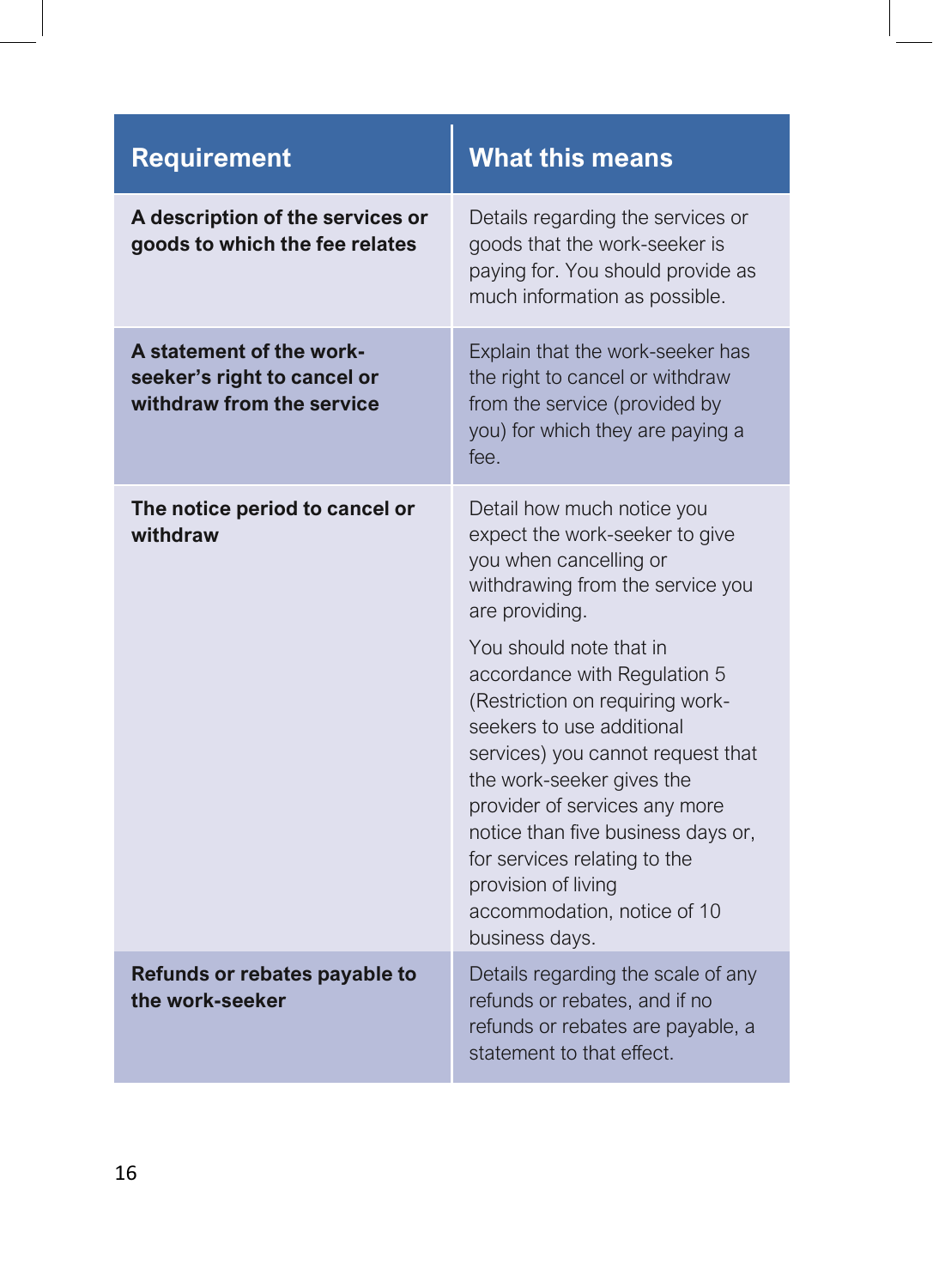## **Regulation 13A – Key Information Document**

Key information documents (KIDs) are intended to give agency workers a number of pay related facts along with some other details about their engagement. This is so they have more information about their pay at an earlier stage, particularly so that they can see how deductions and fees affect their pay through the supply chain.

KIDs must be given to agency workers before agreeing terms so they can make a more informed decision about their engagement by an employment business. They must clearly reflect the minimum amount an employment business expects to achieve for an agency worker (for example, not less than national minimum wage). They must also include a description of all deductions to be made to a worker's pay. For statutory deductions (e.g. income tax), this can just be an explanation that the deduction will be made. For non-statutory deductions and fees (e.g. an umbrella company's margin), the KID must **either** state the amounts to be deducted **or** explain how they are calculated.

KIDs must also include representative example statements to demonstrate how the listed deductions will be made to an example rate of pay. Real numbers must be used in the example statement, as opposed to simply listing the types of deductions made and their method of calculation, as is acceptable in the rest of the key information document. These figures may be estimated and do not need to exactly reflect the specific rate of pay subsequently received by the agency worker, but they should demonstrate in a realistic way the deductions made to a proposed rate of pay and how these affect a worker's take home pay.

Where employment businesses have multiple ways of paying an agency worker (e.g. subject to PAYE or through different umbrella companies) it is expected that the business will have a standard KID corresponding to each payment method. It may be helpful to show each new worker the different key facts pages corresponding to those payment methods, so they can understand the different deductions they lead to and help them choose which method to use. However, this is not required by the regulation. Ultimately, an individual worker must at least receive a KID that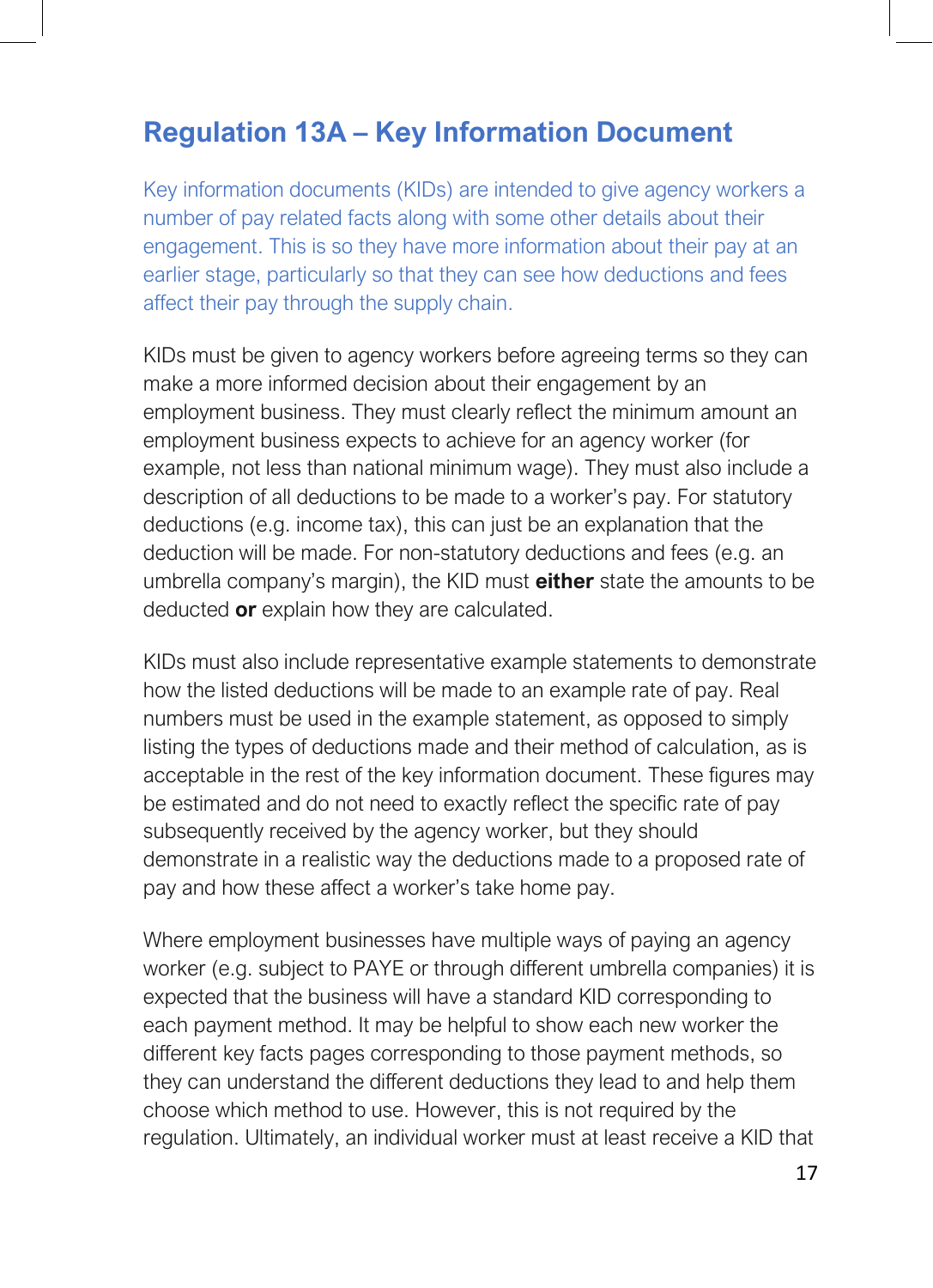reflects the payment method that they are to be contracted under. **This means that there is no obligation to provide evidence of the different methods of engagement being offered but you must retain a copy of the finalised KID given to the work-seeker.**

Because the figures in a key information document do not always need to be precise final figures, they do not necessarily need to be revised for every assignment. They only need to be updated as and when the information contained within them changes. This might for example be when a new deduction is made, such as student loan repayments or contributions to a private healthcare scheme, or when a worker's right to equal treatment under the Agency Workers Regulations 2010 takes effect.

**You should note that the KID should not usually exceed two pages of A4 in length. Further information and templates can be found here**:

**https://www.gov.uk/government/publications/providing-a-keyinformation-document-for-agency-workers-guidance-foremployment-businesses**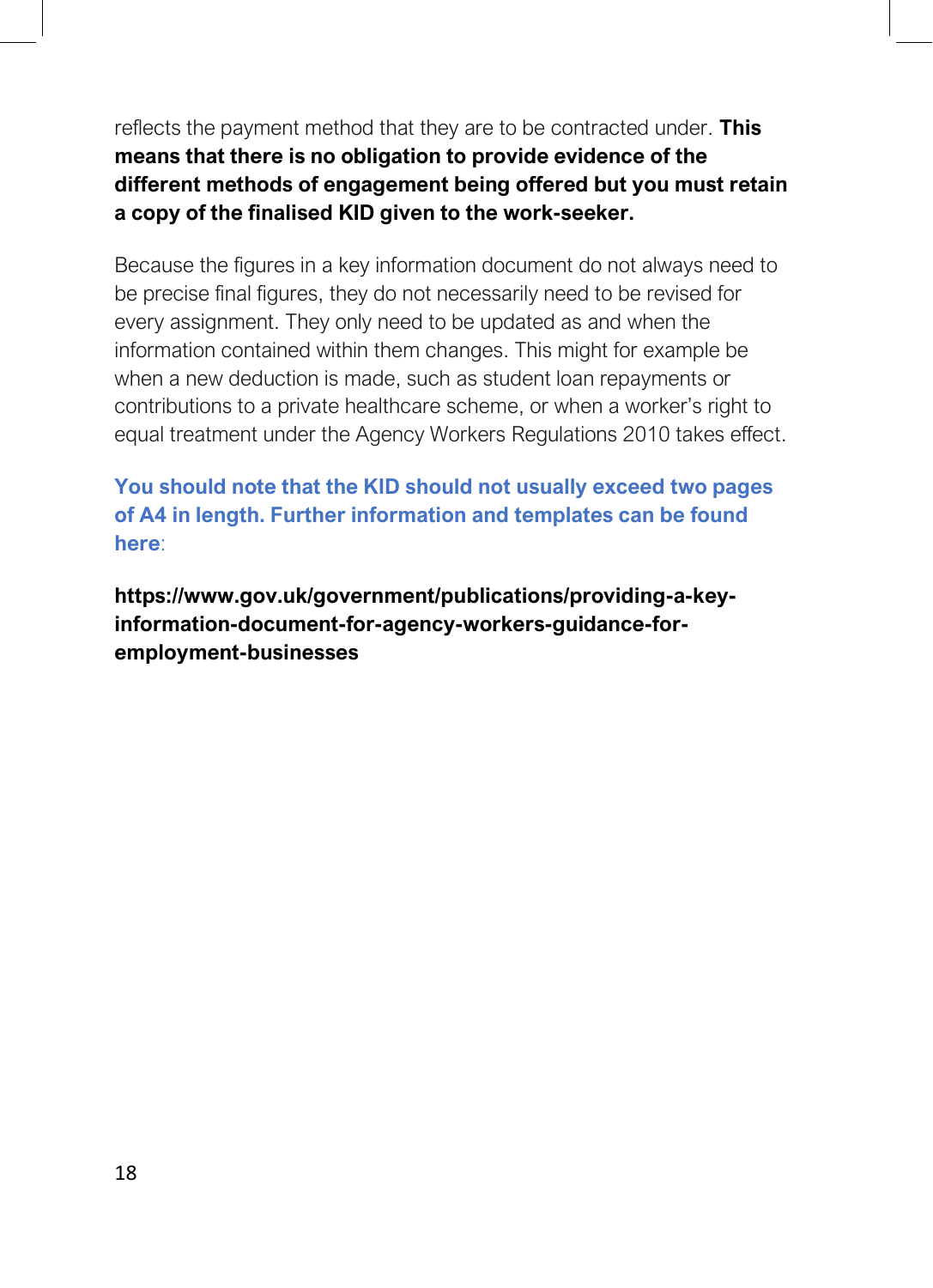# <span id="page-18-1"></span><span id="page-18-0"></span>**Regulation 14 – Requirement to obtain agreement to terms with work-seekers; and Regulation 15 – Content of terms with work-seekers: Employment businesses**

These Regulations relate only to employment businesses and set a requirement to agree terms of engagement with work-seekers. This may be referred to as contract, terms, or terms and conditions.

These must be agreed before any work-finding services commence. There is no obligation for terms to be signed by the work-seeker, but you must be able to evidence that they have been agreed.

| <b>Requirement</b>                                                                                                          | <b>What this means</b>                                                                                                                                                                     |
|-----------------------------------------------------------------------------------------------------------------------------|--------------------------------------------------------------------------------------------------------------------------------------------------------------------------------------------|
| A statement that the<br>employment business will<br>operate as an employment<br>business in relation to the work-<br>seeker | Explain that you are operating as<br>an employment business.<br>This informs the work-seeker that<br>you are seeking temporary work on<br>their behalf.                                    |
| The type of work the<br>employment business will find<br>or seek to find for the work-<br>seeker                            | Explain the type of work that will be<br>sought on behalf of the work-<br>seeker.                                                                                                          |
| How the work-seeker will be<br>engaged                                                                                      | Provide a statement to advise<br>whether the work-seeker will be<br>employed by the employment<br>business under a contract of<br>service or apprenticeship, or a<br>contract for services |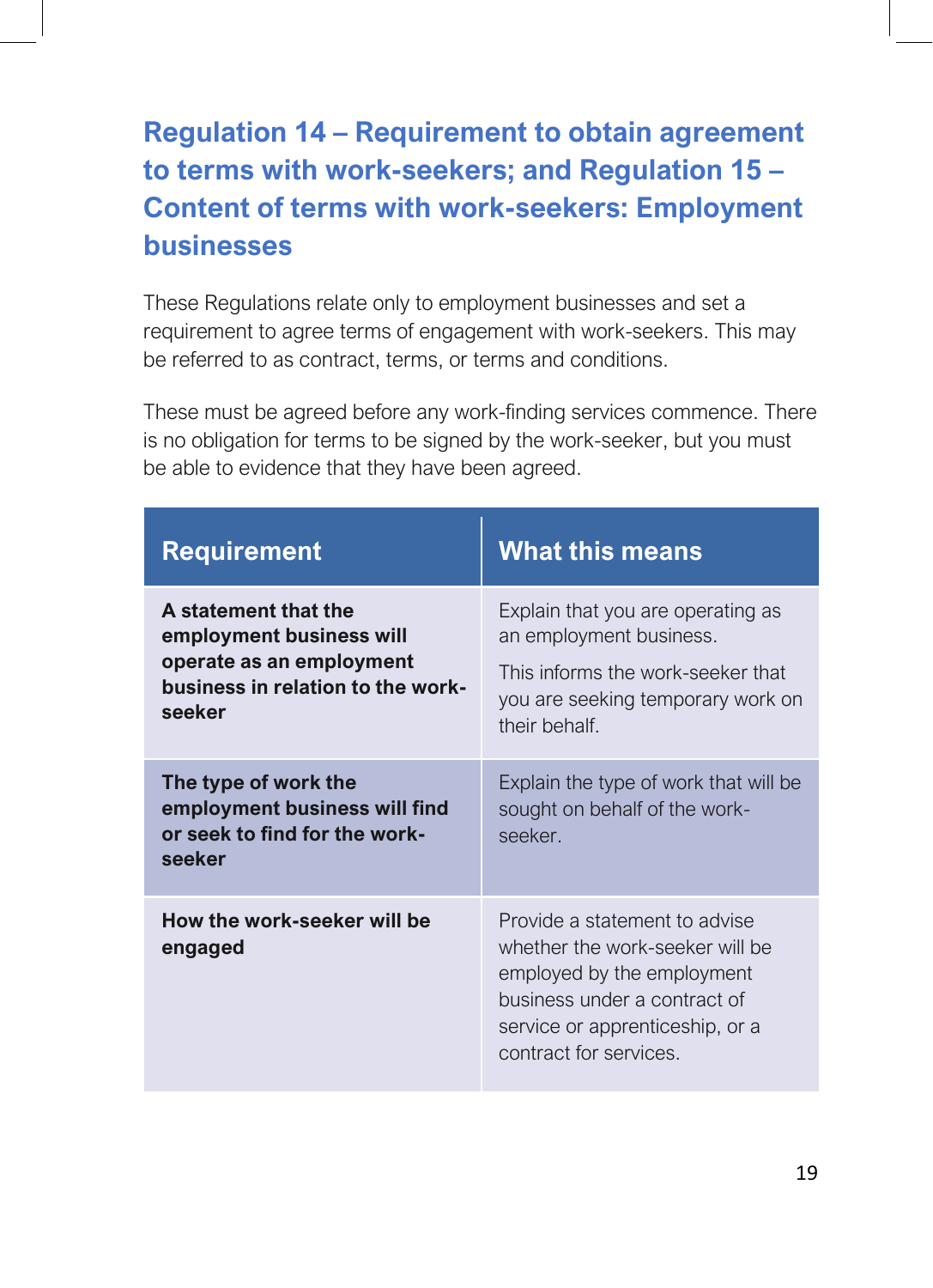| <b>Requirement</b>                                                                                                                                                                 | <b>What this means</b>                                                                                                                                                                                |
|------------------------------------------------------------------------------------------------------------------------------------------------------------------------------------|-------------------------------------------------------------------------------------------------------------------------------------------------------------------------------------------------------|
| An undertaking that the<br>employment business will pay<br>the work-seeker in respect of<br>work done by him, whether or<br>not it is paid by the hirer in<br>respect of that work | Include an undertaking to pay the<br>work-seeker for all hours worked<br>even if you do not receive payment<br>from the hirer.                                                                        |
| The notice period                                                                                                                                                                  | Explain how much notice the<br>work-seeker must give and will<br>receive to terminate their<br>assignment with each hirer.                                                                            |
| The rate of remuneration                                                                                                                                                           | Detail either the actual rate of pay<br>payable to the work-seeker or the<br>minimum rate of pay that you<br>expect to be able to achieve for<br>each assignment that you send the<br>work-seeker to. |
| The intervals of pay                                                                                                                                                               | Detail the intervals at which wages<br>will be paid to the work-seeker.                                                                                                                               |
| <b>Holiday entitlement</b>                                                                                                                                                         | Advise the work-seeker of any<br>entitlement to annual leave and<br>holiday pay.                                                                                                                      |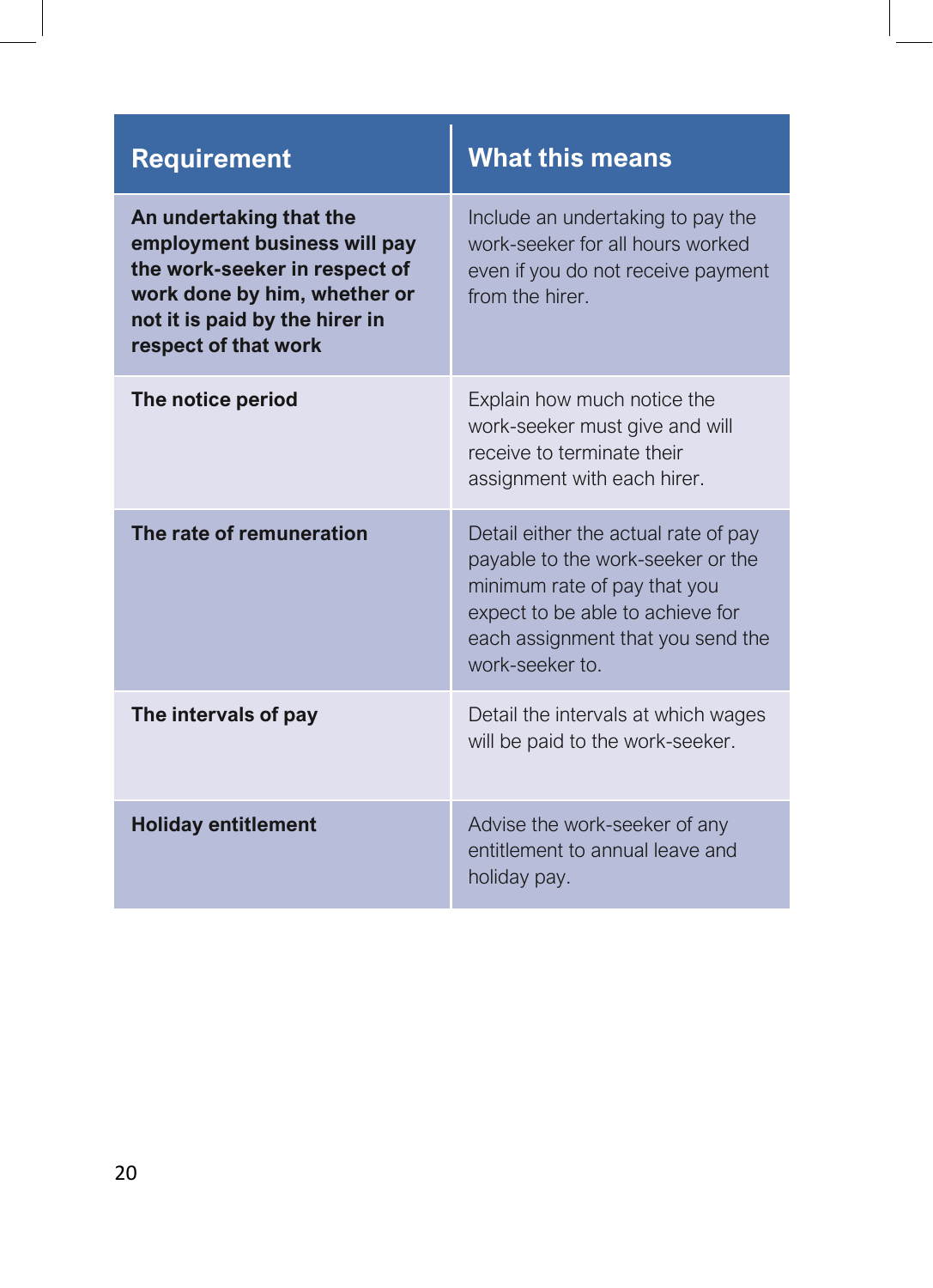# <span id="page-20-0"></span>**Regulation 18 – Information to be obtained from a hirer**

Regulation 18 provides that employment agencies and employment businesses must not introduce or supply a work-seeker to a hirer unless it has sufficient information from the hirer to select a suitable work-seeker for the position the hirer seeks to fill.

This means that before introduction (sending a work-seeker for an interview or submission of a CV) or supply (supplying a work-seeker to undertake work) you need to obtain a minimum amount of information about the job and conditions under which the work-seeker will be expected to work. The following table provides an overview of the information that must be obtained.

| <b>Requirement</b>             | <b>What this means</b>                                                                                                                                                                                                   |
|--------------------------------|--------------------------------------------------------------------------------------------------------------------------------------------------------------------------------------------------------------------------|
| <b>Identity of the hirer</b>   | The name of your client.                                                                                                                                                                                                 |
| Nature of the hirer's business | A brief description of your client's<br>business.                                                                                                                                                                        |
| <b>Start date</b>              | The date on which the work will<br>commence.                                                                                                                                                                             |
| <b>Duration of assignment</b>  | This is the length of time the<br>assignment is expected to last or<br>an end date. If there is no fixed end<br>date, you could agree that the work<br>will be ongoing, but the likely<br>duration must still be stated. |
| The position to be filled      | Job title.                                                                                                                                                                                                               |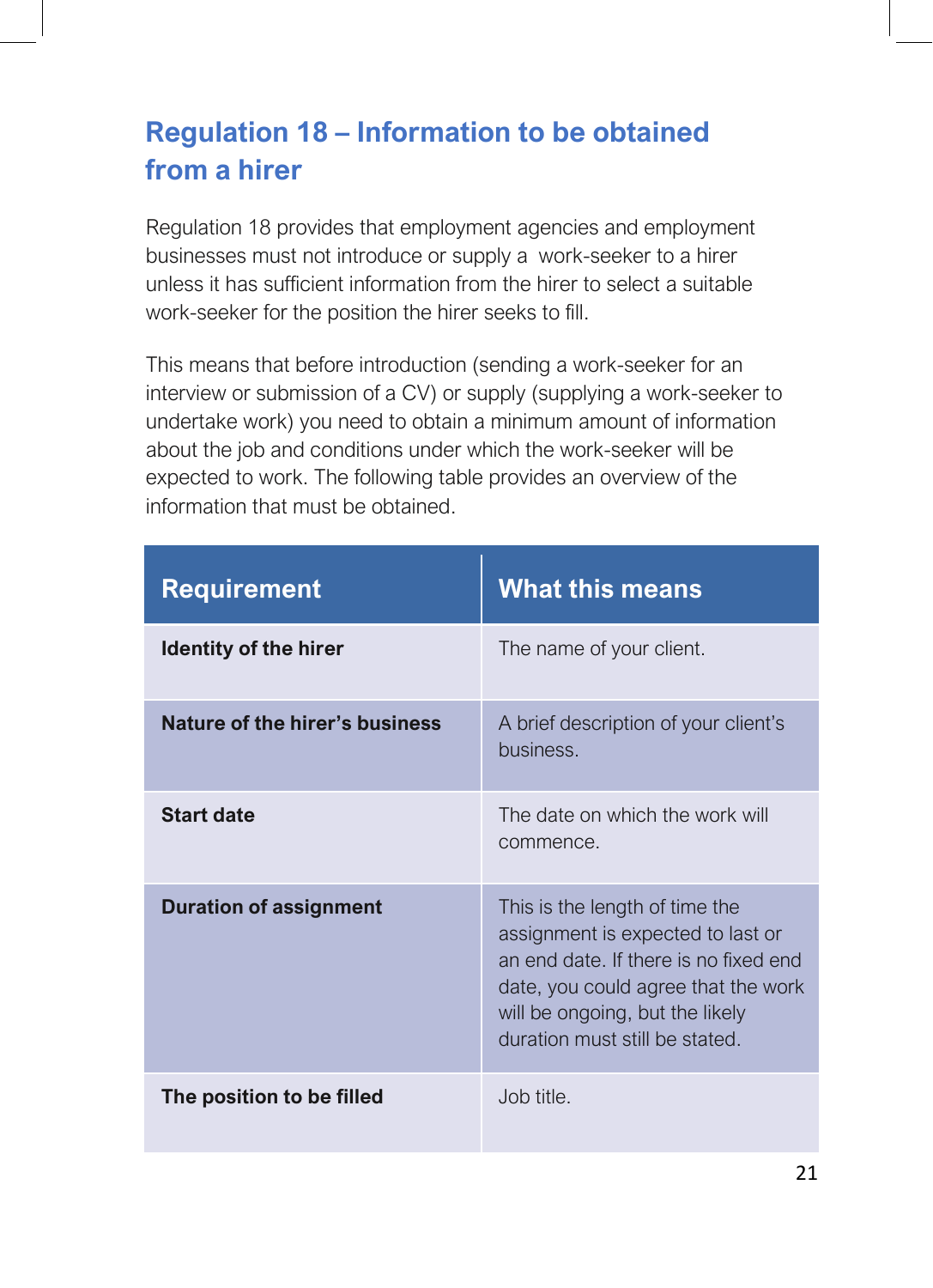| <b>Requirement</b>                                           | <b>What this means</b>                                                                                                                                                                                                                                                                                                                                                                                                 |
|--------------------------------------------------------------|------------------------------------------------------------------------------------------------------------------------------------------------------------------------------------------------------------------------------------------------------------------------------------------------------------------------------------------------------------------------------------------------------------------------|
| The type of work that the<br>worker is expected to undertake | An overview of the duties that<br>the work-seeker will be<br>expected to undertake during<br>the assignment.                                                                                                                                                                                                                                                                                                           |
| Location                                                     | This is the location where the work-<br>seeker will normally be expected to<br>undertake the assignment.                                                                                                                                                                                                                                                                                                               |
| Days and hours of work                                       | Detail the days and hours that the<br>work-seeker will be expected to<br>work.                                                                                                                                                                                                                                                                                                                                         |
| Any known health or safety risks                             | You are required to obtain<br>information from the hirer regarding<br>any known health or safety risks.<br>Where there are known risks, you<br>must confirm what steps are being<br>taken by the hirer to control or<br>mitigate these risks.<br>This would include obtaining<br>information from the hirer regarding<br>any personal protective equipment<br>(PPE) that the work-seeker would<br>be required to wear. |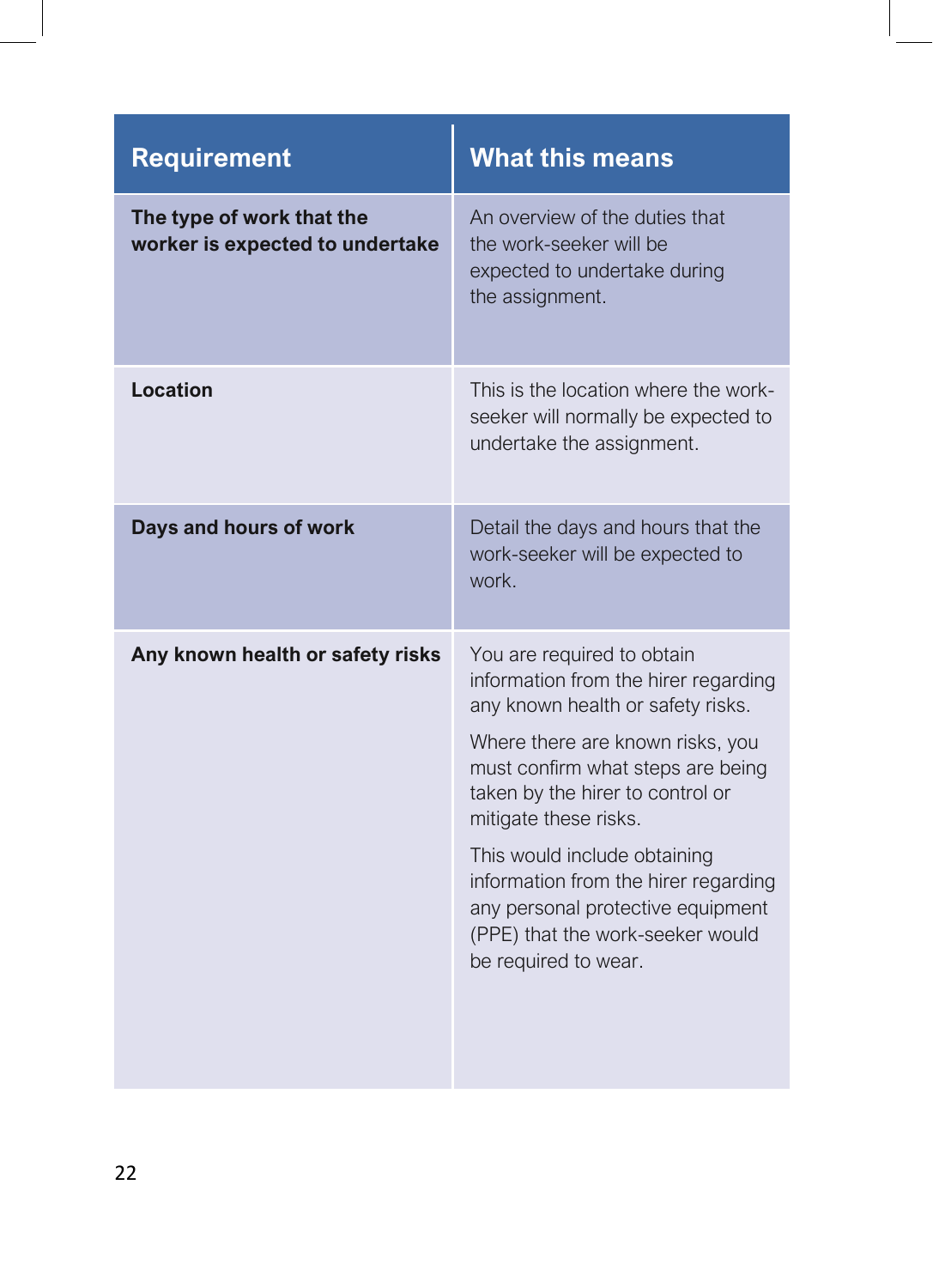<span id="page-22-0"></span>

| <b>Requirement</b>                                                                                                                                    | <b>What this means</b>                                                                                                                                                   |  |
|-------------------------------------------------------------------------------------------------------------------------------------------------------|--------------------------------------------------------------------------------------------------------------------------------------------------------------------------|--|
| Any experience, training,<br>qualifications, and<br>authorisations deemed<br>necessary by the hirer or<br>required by law or any<br>professional body | Detail any experience, training,<br>qualifications or authorisations<br>that are required by the hirer, a<br>professional body or the law, to<br>work in the assignment. |  |
| Expenses payable by or to the<br>worker                                                                                                               | Note any expenses payable to, or<br>by the work-seeker.                                                                                                                  |  |
| In the case of an employment agency there are further<br>obligations to adhere to:                                                                    |                                                                                                                                                                          |  |
| The minimum rate of<br>remuneration and other benefits                                                                                                | Detail the minimum amount of pay                                                                                                                                         |  |
| payable to the worker                                                                                                                                 | that the hirer will be prepared to<br>pay to the work-seeker along with<br>any benefits.                                                                                 |  |
| The intervals of pay                                                                                                                                  | Detail the frequency that the work-<br>seeker will receive pay.                                                                                                          |  |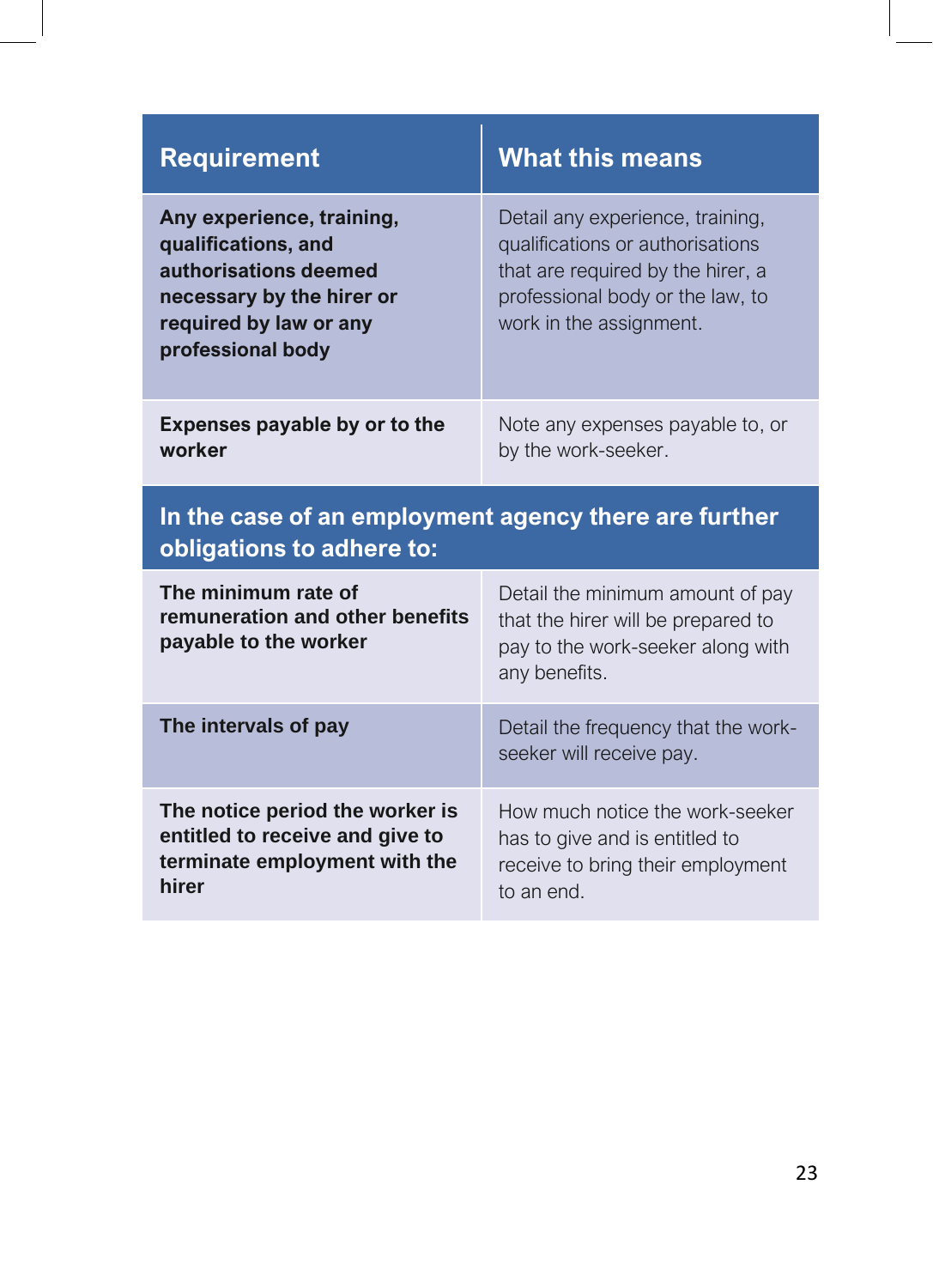# **Regulation 19 – Confirmation to be obtained about a work-seeker**

Regulation 19 states that an employment business must not introduce or supply a work-seeker to a hirer unless it has obtained confirmation of the following:

- <span id="page-23-0"></span>**(a)** That the work-seeker has the experience, training, qualifications and any authorisation that the hirer considers necessary, or that the worker needs to have by law or by the requirements of any professional body, to carry out the work. This requirement can be properly discharged when registering a work-seeker. During the registration process you can request to see evidence of training completed, qualifications, and authorisations such as certificates and registrations with professional bodies. You must keep evidence that you have done this.
- **(b)** Both employment agencies and employment businesses are required to obtain confirmation from the work-seeker that they are willing to work in the position being offered.

It is important to note that where the work-seeker will be required to work with vulnerable persons, (a) and (b) will apply to both employment agencies and employment businesses.

This will mean seeing a suitable document which provides evidence of the work-seeker's identity, such as a passport, driving licence or birth certificate.

This obligation extends to work-seekers who supply their services through a limited company and applies to the company and the person or persons supplied by the limited company. This would not apply if the work-seekers have agreed to 'opt-out' of the Conduct Regulations in accordance with Regulation 32(9); however where a work-seeker will be working with the 'vulnerable', they cannot opt out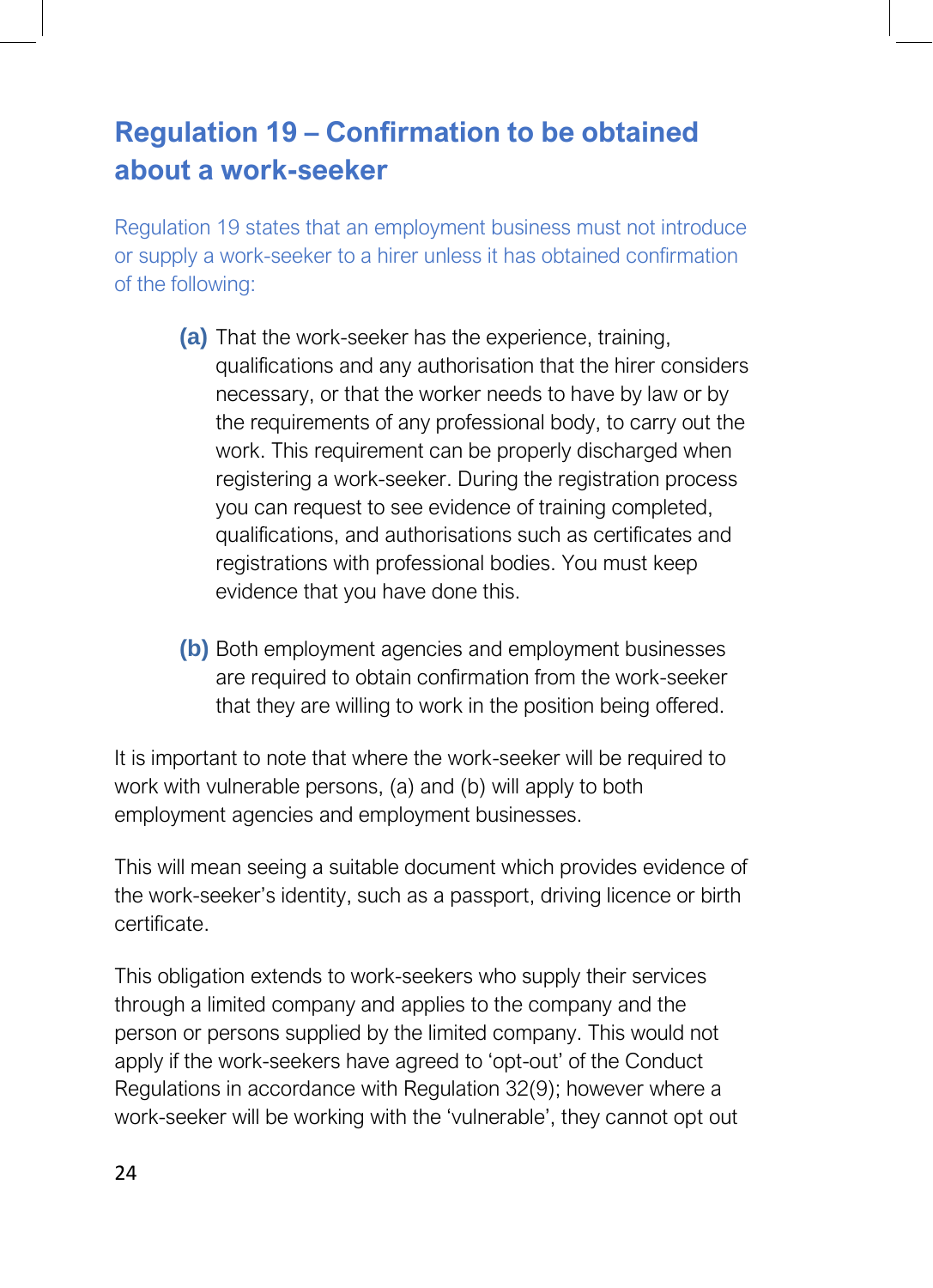of the Conduct Regulations. Please see page 25 for further information.

Remember: you are required to evidence this confirmation. Verbal confirmation alone is not sufficient. You should also be mindful that you may be subject to obligations under legislation such as Right to Work as governed by the Home Office. Further information can be found here:

#### **https://www.gov.uk/government/publications/right-to-workchecks-employers-guide**

**Regulation 20 – Steps to be taken for the protection of the work-seeker and the hirer; and Regulation 22 – Additional requirements where professional qualifications or authorisation are required or where workseekers are to work with vulnerable persons**

Regulation 20 places a requirement to undertake steps to ensure that both the work-seeker and hirer are aware of any requirements imposed by law that must be satisfied for the work-seeker to work in the position the hirer seeks to fill.

Regulation 22 refers to the additional measures that must be taken when work-seekers will be working with vulnerable persons. The Conduct Regulations provide that 'vulnerable' includes people who are young, elderly, infirm or under the age of 18. This obligation extends to workseekers who supply their services through a limited company and applies to the company and the person or persons supplied by the limited company. This requirement cannot be opted out of.

You must ensure that all practicable steps have been taken to confirm that the work-seeker is suitable for the position concerned. Make sure that the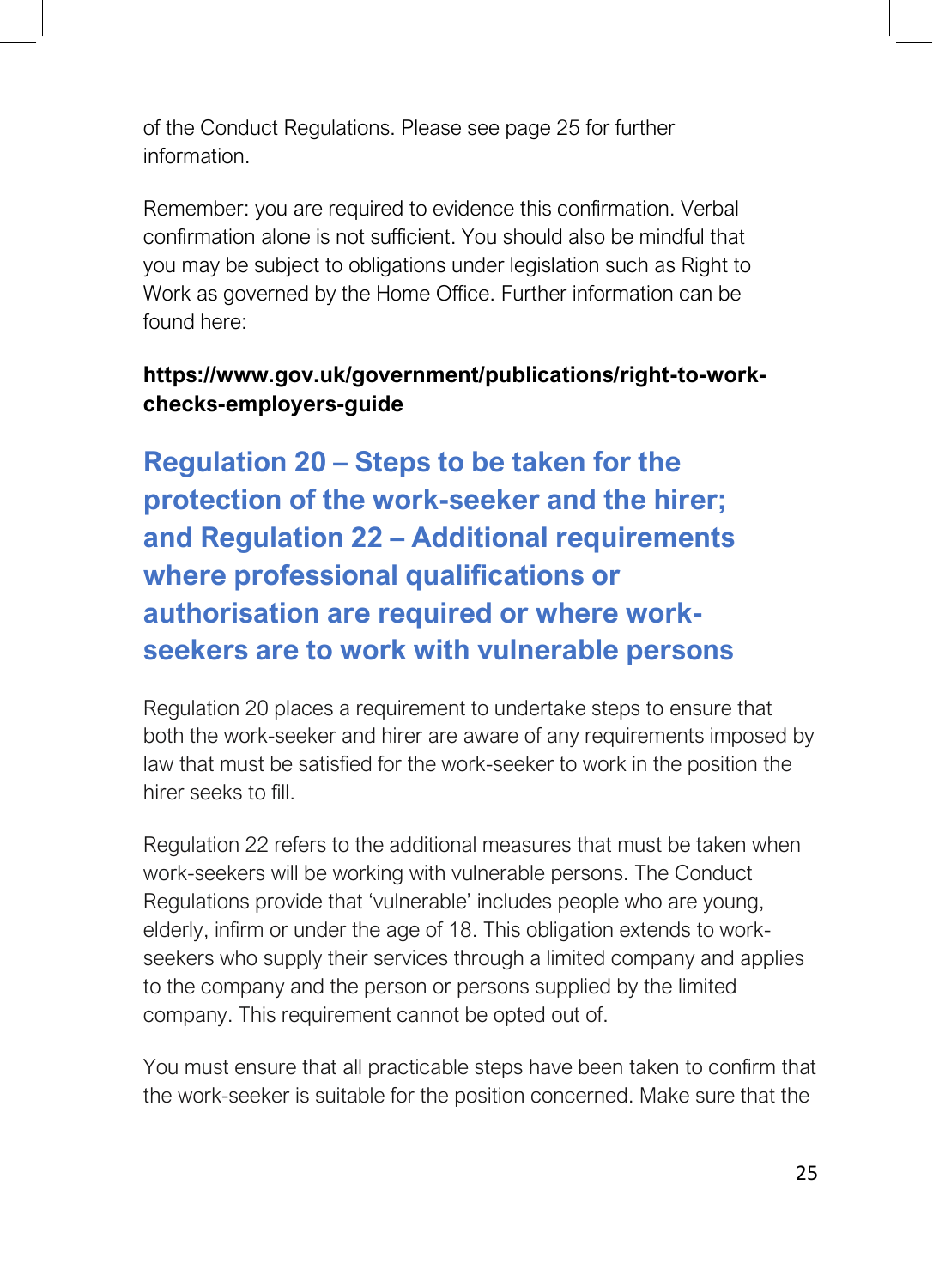work-seeker not only fulfils the requirements by law but also those imposed by relevant professional bodies.

These additional measures give a requirement to obtain two references for work-seekers. Where two references are not obtainable, you should document the efforts you have made to obtain the references. This must be shared with the hirer and you can present them with the choice of hiring them regardless.

You must take all other reasonable practical steps to confirm that the work-seeker is suitable for the position concerned (for example, seeking a Disclosure and Barring Service check).

This applies to both employment agencies and employment businesses.

# <span id="page-25-0"></span>**Regulation 21 – Provision of information to workseekers and hirers**

#### **What you must give to the hirer**

Regulation 21(1)(a) provides that when an employment agency or employment business proposes a work-seeker to a hirer it must give the hirer all the information it has obtained about the work-seeker under the requirements of Regulation 19.

This can be provided verbally but must be confirmed in writing within three business days and should include the work-seeker's name (and company name if a limited company), the experience, training, qualifications and authorisations that they have to undertake the role and a statement that the work-seeker is willing to do the work in question.

If acting as an employment business, you must also make clear to the hirer the contractual basis upon which you have engaged the work-seeker – i.e. whether the agency or employment business has engaged the workseeker under a contract for services, employed under a contract of employment (contract of service) or apprenticeship.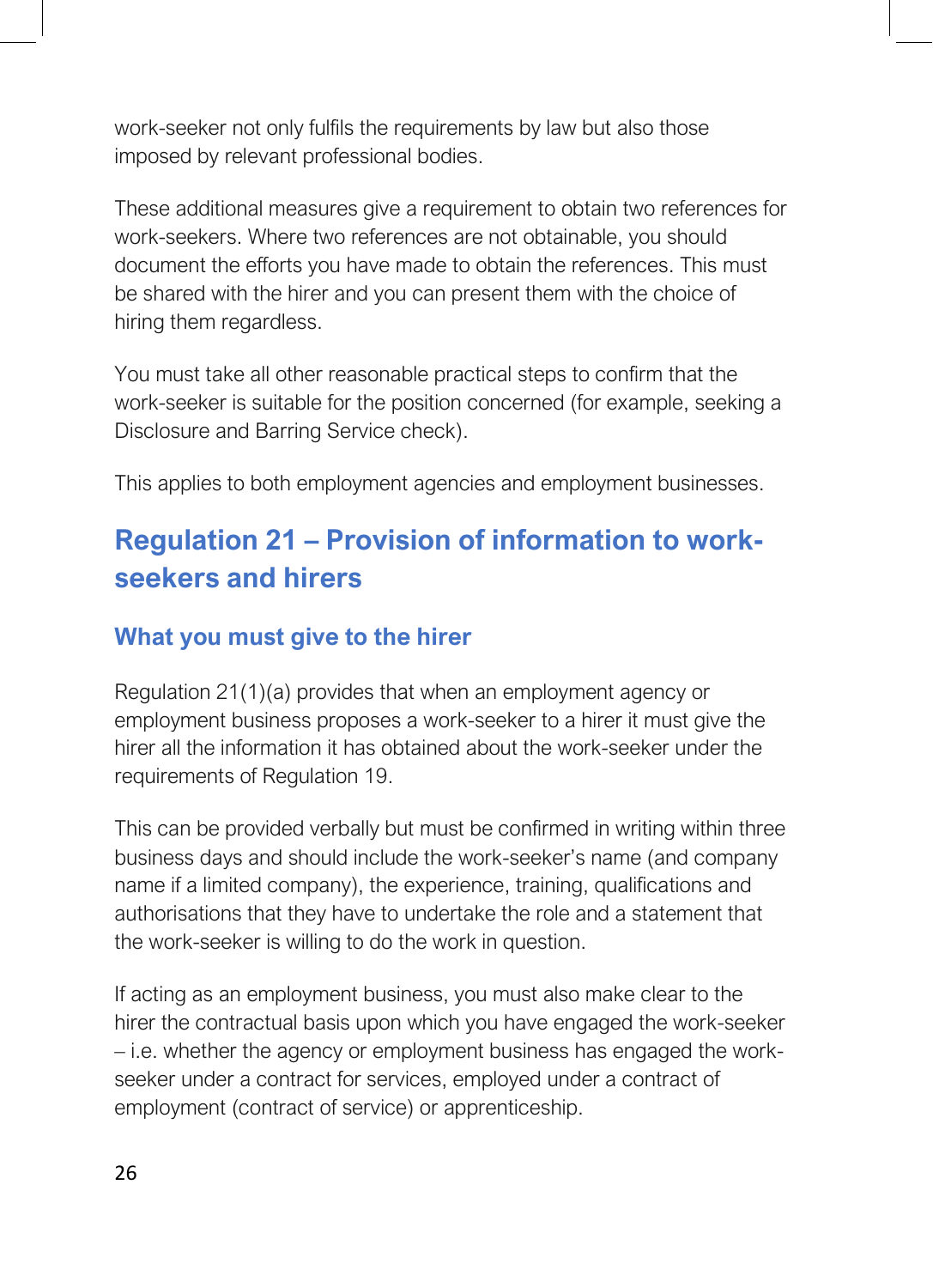#### **What you must give to the work-seeker**

Under Regulation 21(1)(b), when an agency or employment business offers a work-seeker a position with a hirer, it must give the work-seeker the information about the hirer which it has obtained under the requirements of Regulation 18.

If it is acting as an employment business and has not previously agreed the actual rate of pay with the work-seeker for the position in question, in accordance with Regulation 15(d)(i), it must do so at this stage.

Below you can find a sample document that can be used to record the request from the hirer and share the information obtained with the workseeker.

| <b>Requirement</b>             | <b>What this means</b>                                                                                                                                                                                                    |
|--------------------------------|---------------------------------------------------------------------------------------------------------------------------------------------------------------------------------------------------------------------------|
| <b>Identity of the hirer</b>   | The name of your client.                                                                                                                                                                                                  |
| Nature of the hirer's business | A brief description of your client's<br>business.                                                                                                                                                                         |
| <b>Start date</b>              | The date on which the work will<br>commence.                                                                                                                                                                              |
| <b>Duration of assignment</b>  | This is the length of time the<br>assignment is expected to last or<br>an end date. If there is no fixed end<br>date, you could detail that the work<br>will be ongoing, but the likely<br>duration must still be stated. |
| The position to be filled      | Job title.                                                                                                                                                                                                                |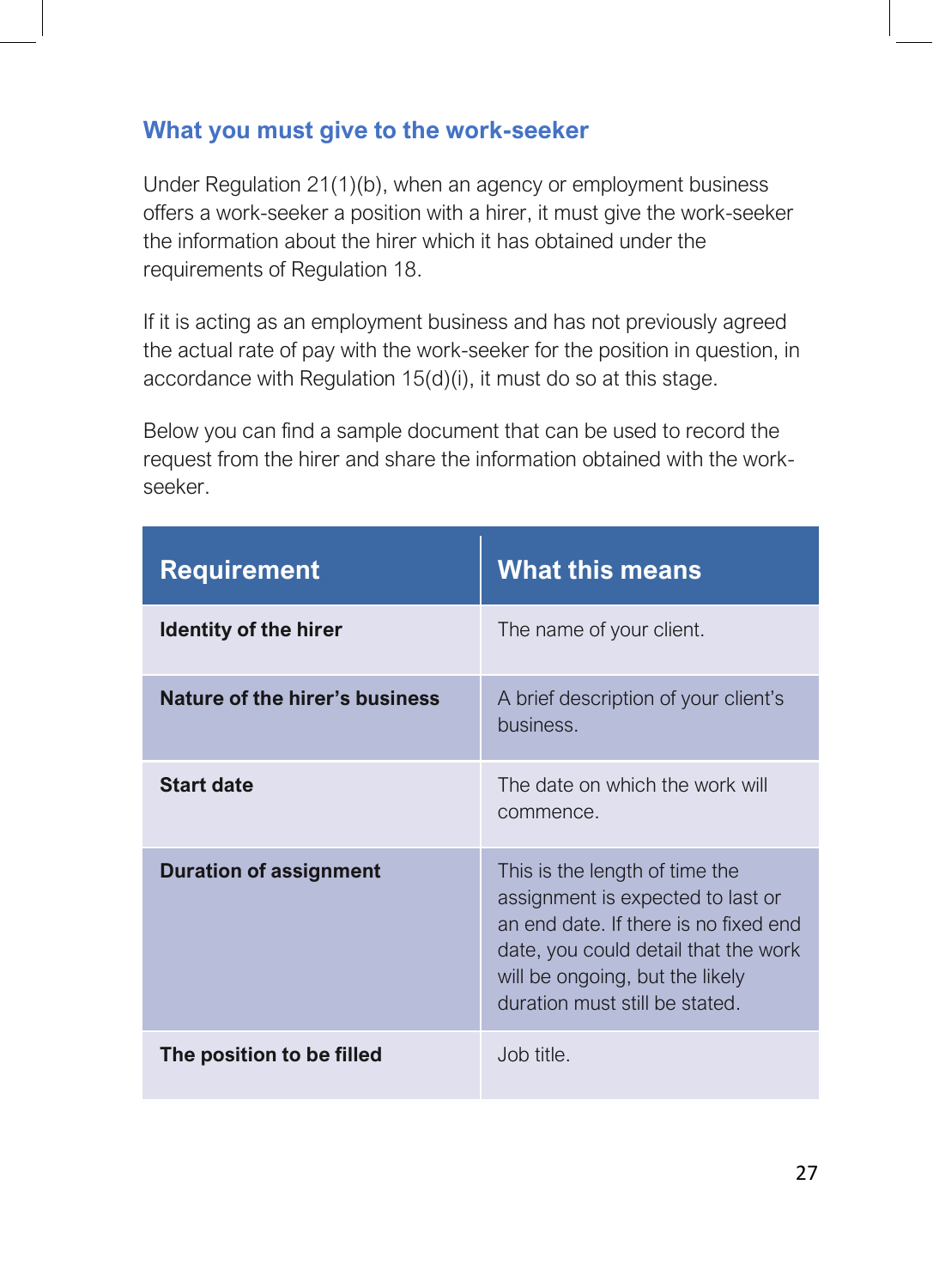| <b>Requirement</b>                                                                                                                                    | <b>What this means</b>                                                                                                                                                                                                                                                                                                                                                                                              |
|-------------------------------------------------------------------------------------------------------------------------------------------------------|---------------------------------------------------------------------------------------------------------------------------------------------------------------------------------------------------------------------------------------------------------------------------------------------------------------------------------------------------------------------------------------------------------------------|
| The type of work that the<br>worker is expected to undertake                                                                                          | A summary of the duties that<br>the work-seeker will be<br>expected to undertake during<br>the assignment.                                                                                                                                                                                                                                                                                                          |
| Location                                                                                                                                              | This is the location where the work-<br>seeker will be expected to<br>undertake the assignment.                                                                                                                                                                                                                                                                                                                     |
| Days and hours of work                                                                                                                                | You should detail the days and<br>hours that the work-seeker will be<br>expected to work.                                                                                                                                                                                                                                                                                                                           |
| Any known health or safety<br>risks                                                                                                                   | You are required to inform the work-<br>seeker of the information you have<br>obtained from the hirer regarding<br>known health or safety risks.<br>Where there are no known risks<br>this must be communicated to the<br>work-seeker. Where there are<br>known risks, alongside<br>communicating the risks you must<br>also detail what steps are being<br>taken by the hirer to control or<br>remove these risks. |
| Any experience, training,<br>qualifications, and<br>authorisations deemed<br>necessary by the hirer or<br>required by law or any<br>professional body | Detail any experience, training,<br>qualifications or authorisations that<br>are required by the hirer, a<br>professional body or the law for the<br>work-seeker to work in the<br>assignment.                                                                                                                                                                                                                      |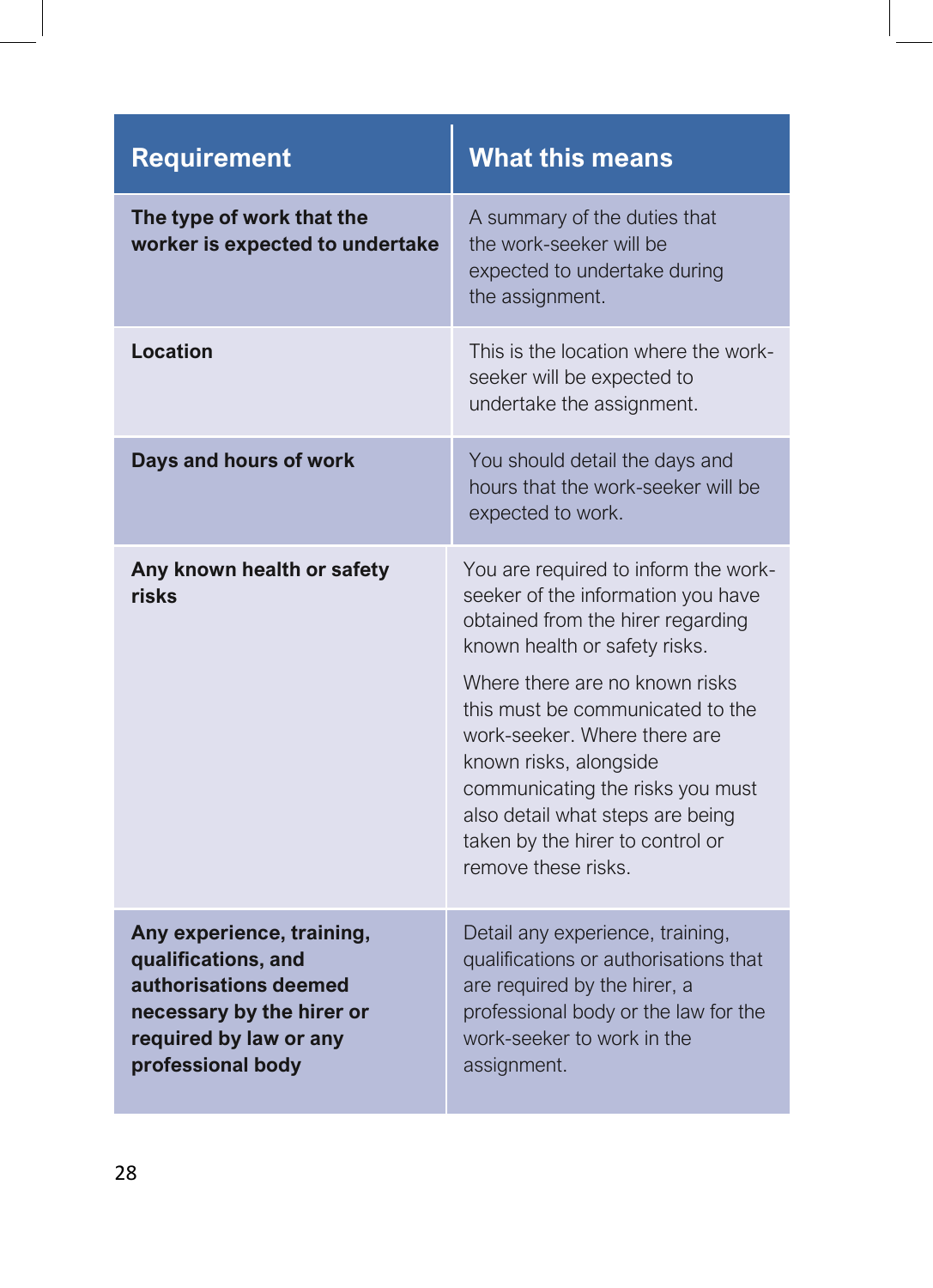| <b>Requirement</b>                      | <b>What this means</b>                                                                                             |
|-----------------------------------------|--------------------------------------------------------------------------------------------------------------------|
| Rate of pay                             | If you have not already agreed an<br>exact rate of pay within your terms<br>of engagement, you must do so<br>here. |
| Expenses payable by or to the<br>worker | You should also note any expenses<br>that will be payable by the work-<br>seeker.                                  |

# **In the case of an employment agency there are further obligations to adhere to:**

| The minimum rate of<br>remuneration and other benefits<br>payable to the worker                              | Detail the minimum amount of pay<br>that the hirer will be prepared to<br>pay to the work-seeker along with<br>any benefits. |
|--------------------------------------------------------------------------------------------------------------|------------------------------------------------------------------------------------------------------------------------------|
| The intervals of pay                                                                                         | Detail the frequency that the work-<br>seeker will receive wages.                                                            |
| The notice period the worker is<br>entitled to receive and give to<br>terminate employment with the<br>hirer | How much notice the work-seeker<br>has to give and is entitled to receive<br>to bring their employment to an<br>end.         |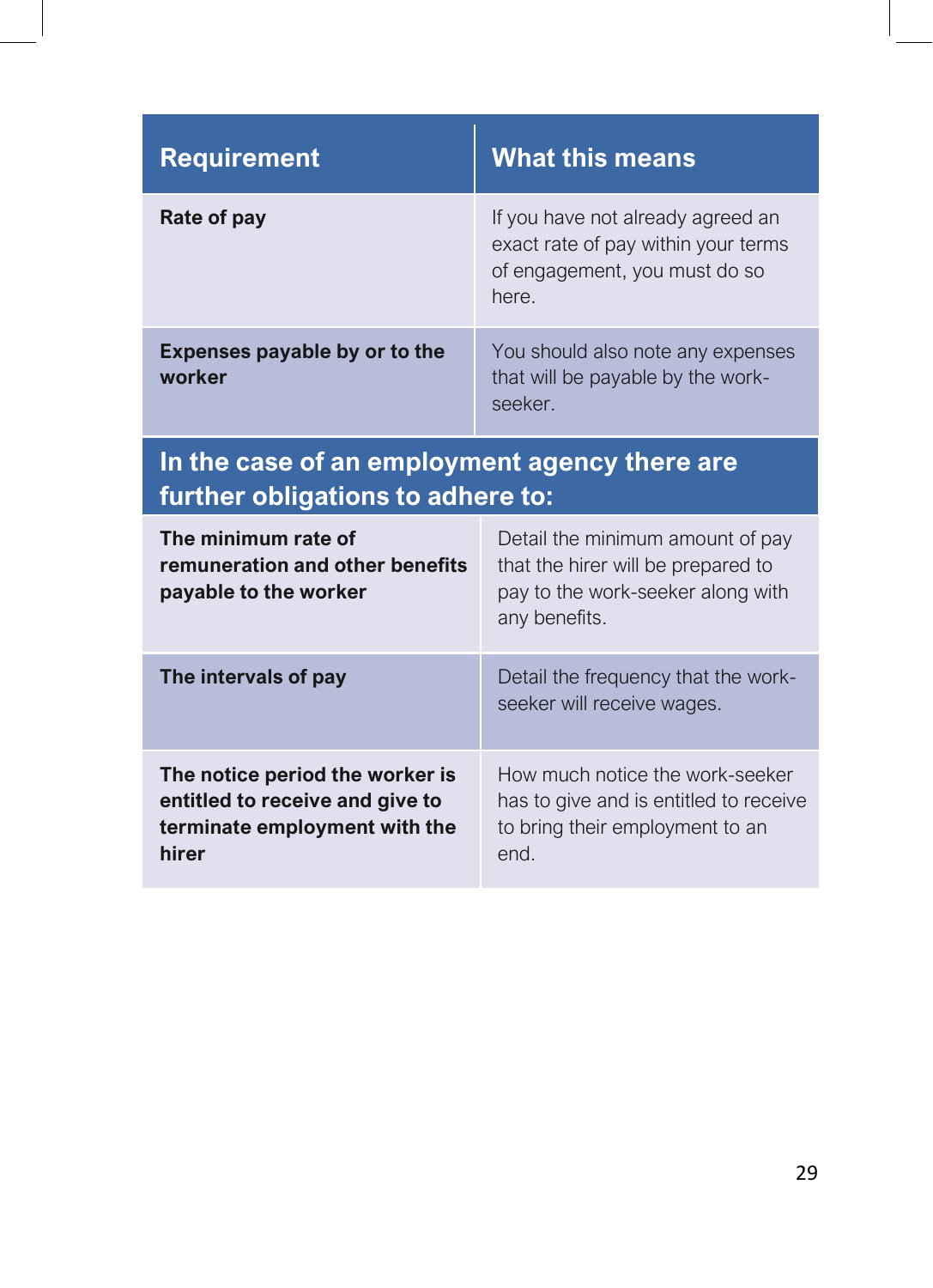### <span id="page-29-0"></span>**Regulation 27 – Advertisements**

This Regulation relates to adverts. It requires that in every advert both employment agencies and employment businesses make their full name of business clear. You must also detail whether the role being advertised is temporary or permanent.

There are further requirements when advertising specific job roles. You must not advertise any role unless you can satisfy both the following:

- **(a)** you must have information about all the specific positions included in the advertisement
- **(b)** the authority of the hirer concerned to find work-seekers for each role being advertised

Should you post a generic advertisement for workers, for no particular hirer, you are not required to have the authority of the hirer or hold information about the roles being advertised.

Should you choose to refer to a rate of pay you must also state:

- **(a)** the nature of the work
- **(b)** the work's location
- **(c)** the minimum experience, training and qualifications, which the work-seeker needs to have to receive those rates of pay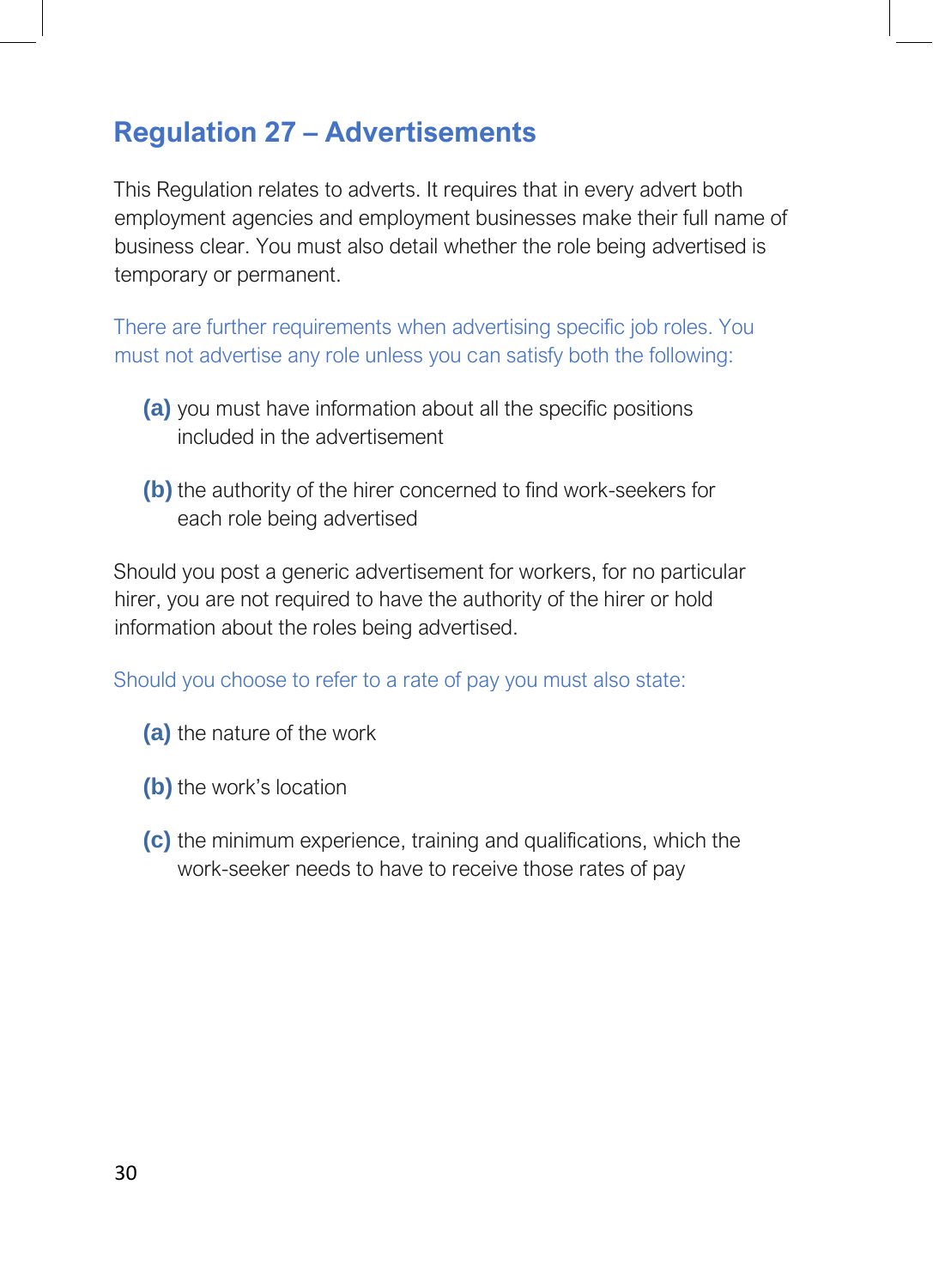### <span id="page-30-0"></span>**Regulation 29 – Records**

Regulation 29 relates to both employment agencies and businesses and provides that you must keep records that are sufficient to show that you have complied with all the provisions of the Act and the Conduct Regulations.

You must keep information regarding:

- **(a)** work-seekers you provide work-finding services to
- **(b)** hirers you introduce or supply work-seekers to

The records mentioned above must be kept for at least 12 months after their creation and retained for at least 12 months following the date that the employment agency or employment business last provided workfinding services to either a work-seeker or hirer.

You are not required to keep details of a work-seeker if you take no action in relation to finding work for that work-seeker. For example, if you receive a high volume of speculative CVs that are not used, records need not be retained on the work-seekers these CVs relate to.

You may keep records either at the premises where you trade or elsewhere, provided that they are readily accessible and can be delivered to the trading premises to which they relate if requested by an EAS inspector.

If the records are kept elsewhere, they must be delivered by no later than the end of the second business day following the day on which a request for them is made.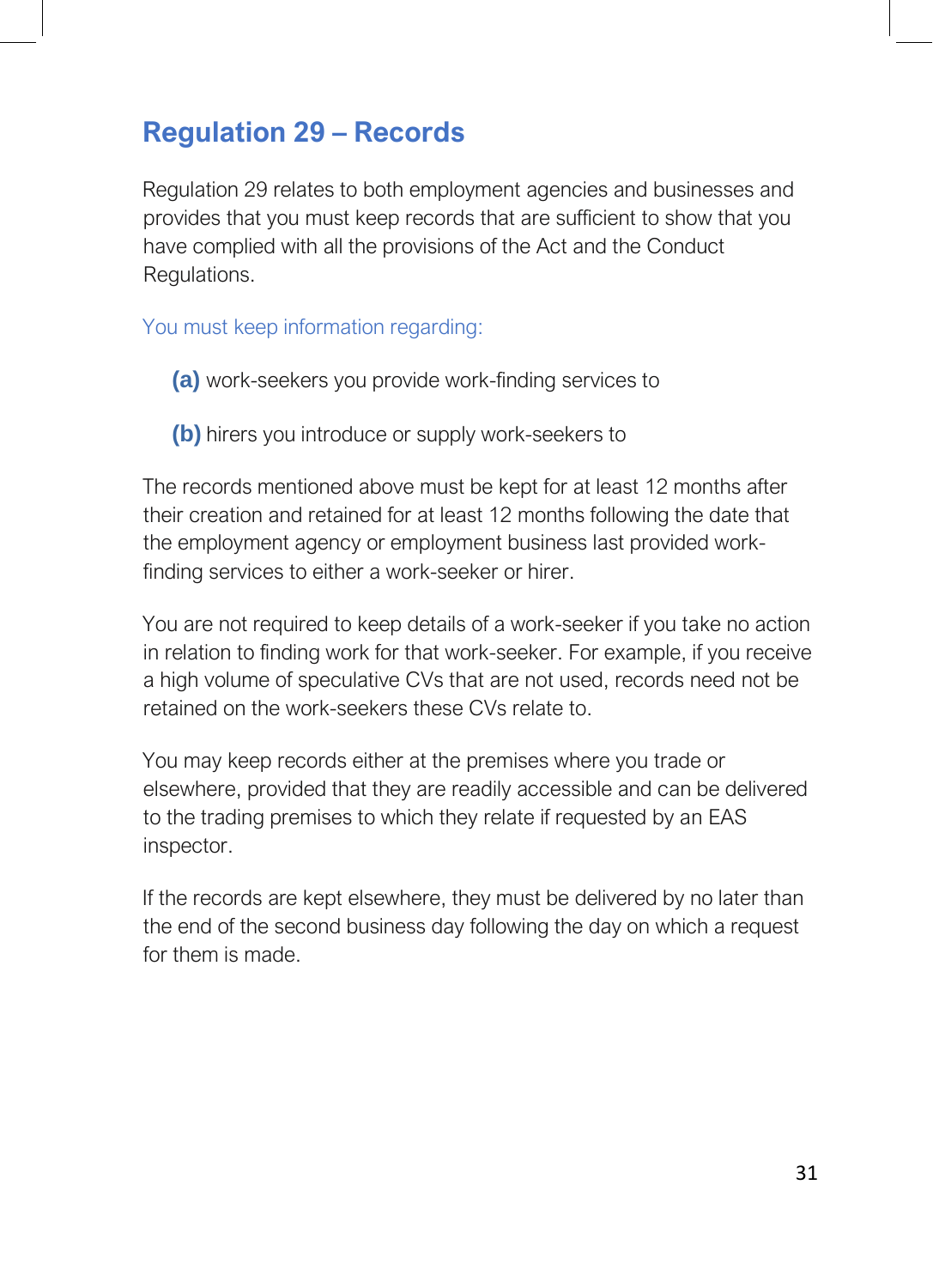# <span id="page-31-0"></span>**Additional information relating to the running of an agency**

You should note that the following legislation is not governed by EAS. You can contact ACAS to obtain further information about the requirements. Contact details for ACAS can be found on page 35.

# **Agency workers and the right to a written statement of employment particulars**

Agency workers will need to establish worker or employee status in order to access some statutory employment rights. Agency workers that have employee or worker status will be entitled to a written statement from their employer. Whether an agency worker is an employee or worker, as well as who their employer is for the purposes of the written statement, will depend on the specific circumstances of the case. In many cases, the employer will be the employment business or, if used, an umbrella company.

#### Guidance on the right to a written statement can be found at:

#### **https://www.gov.uk/employment-contracts-and-conditions/writtenstatement-of-employment-particulars**

There are other, separate requirements regarding information that must be provided to agency workers by their employment business. These are contained in the Employment Agencies Act 1973 and the associated Conduct of Employment Agencies and Employment Businesses Regulations 2003 (the 'Conduct Regulations'), both as amended.

More information about agency worker's rights and the requirements on employment businesses can be found on the Employment Agency Standards Inspectorate's website at:

#### **https://www.gov.uk/government/organisations/employmentagency-standards-inspectorate**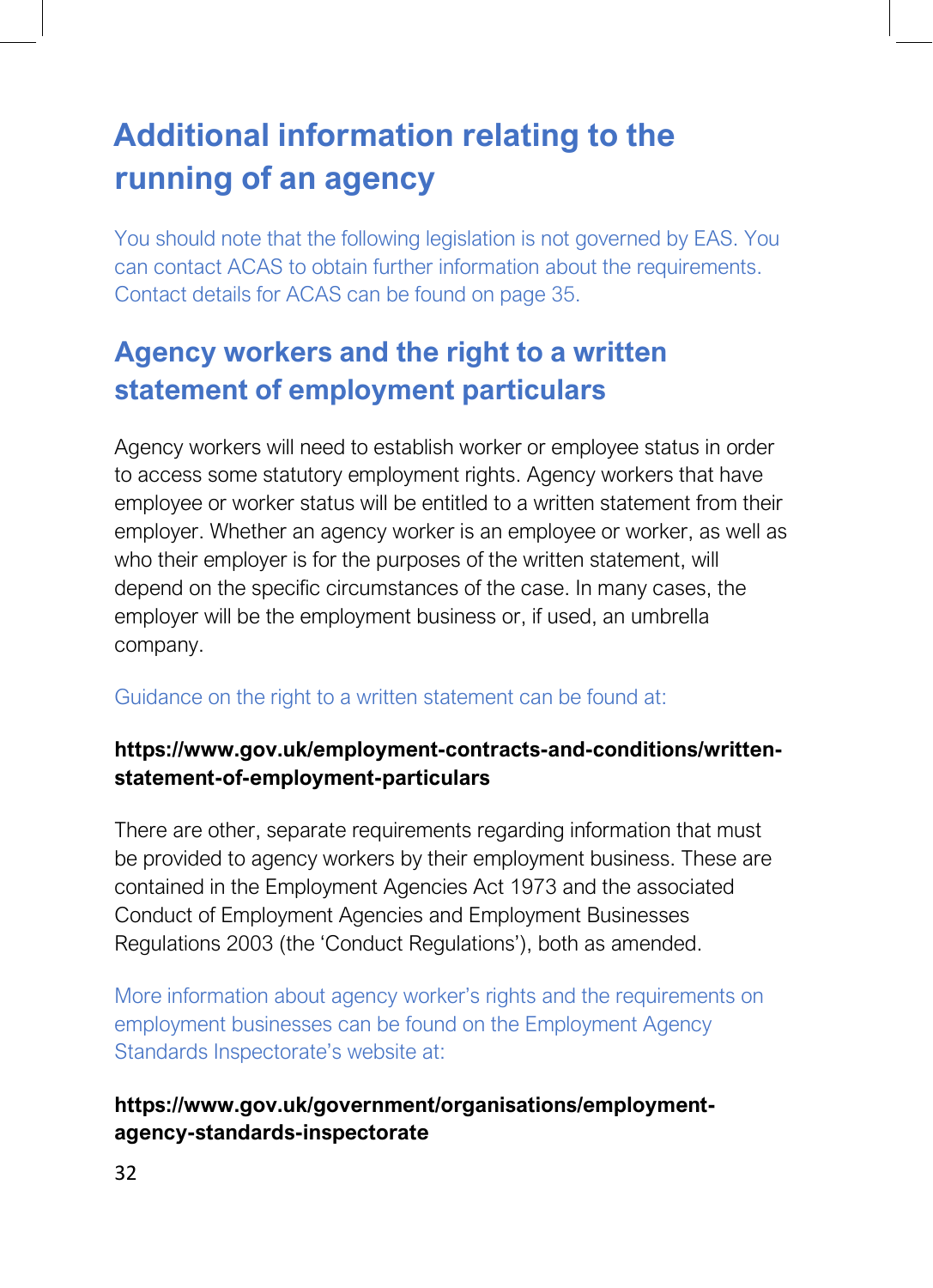There will be some overlap between the information that is required as part of a written statement, and the information that is required specifically to be given to agency workers by the Conduct Regulations.

The Conduct Regulations require that all agency workers agree terms with their employment business before work-finding services can begin, as well as specifying some of the information that must be contained in those terms (the relevant regulations are 14 and 15). This does not necessarily need to be provided in a separate document from the written statement. If the terms agreed under the Conduct Regulations also provide the same information required by a 'written statement' it will meet both sets of requirements, provided that it is in the format of a written statement or alternatively in the format of either a contract of employment, or other worker's contract or letter of engagement. However, it is worth noting that certain contents of the written statement must be provided together in the same document (the 'principal statement' described elsewhere in this guidance).

A written statement must be provided on 'day one' of an employee or worker's employment. As the terms agreed under the Conduct Regulations must be agreed before work-finding services (and therefore the agency worker's 'employment') can begin, these terms will meet the timing requirements of a written statement.

It will of course not be possible to provide agency workers with the same level of information as other types of workers or employees when they first receive terms/their written statement. For example, a day one written statement should include the days of the week and any hours of work that a worker has. If there is no information to be entered under any of the particulars of the written statement, then that should be made clear. An agency worker's specific days and hours of work will not be known until an assignment is found and will vary with each assignment. The terms should be as detailed as they can be and explain that specific hours and days will be provided once an assignment is found.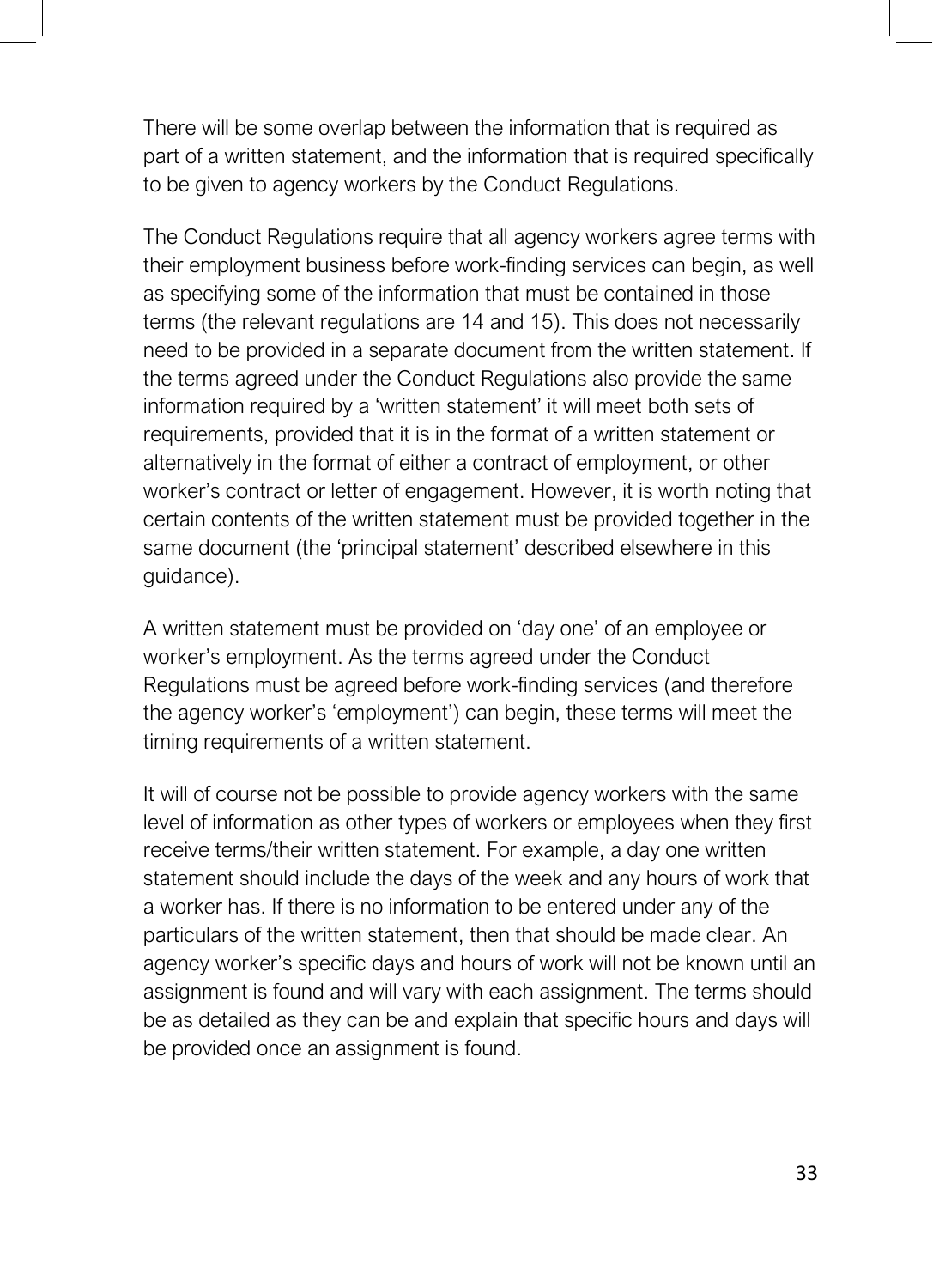If there are any changes as to the particulars required by the written statement, then the employer must update the worker with the change of particulars. This does not mean an entirely new statement of terms/contract needs to be provided for every new assignment an agency worker accepts. The Conduct Regulations already require agency workers to be given specific information for each assignment they are found, such as pay rates and health and safety information (the relevant regulation here is Regulation 21). The agency worker can be updated with any specific changes to the information required by the written statement (such as hours of work) in the same manner and in the same communication. But this will need to ensure that the agency worker is updated with the information required by both the Conduct Regulations and the written statement and that the timing and means of communication meet each set of requirements (for example, both the written statement and the Conduct Regulations requires the communication to be written: the Conduct Regulations require this to be as soon as possible and in any event within three days of a verbal confirmation, while the written statement requirements require this to be at the earliest opportunity and in any event within one month).

Please note, the agency worker-specific requirements under the Conduct Regulations are enforced by the Employment Agencies Standards Inspectorate (EAS). EAS do not enforce the requirement to give a written statement and it will be for the individual worker to enforce this.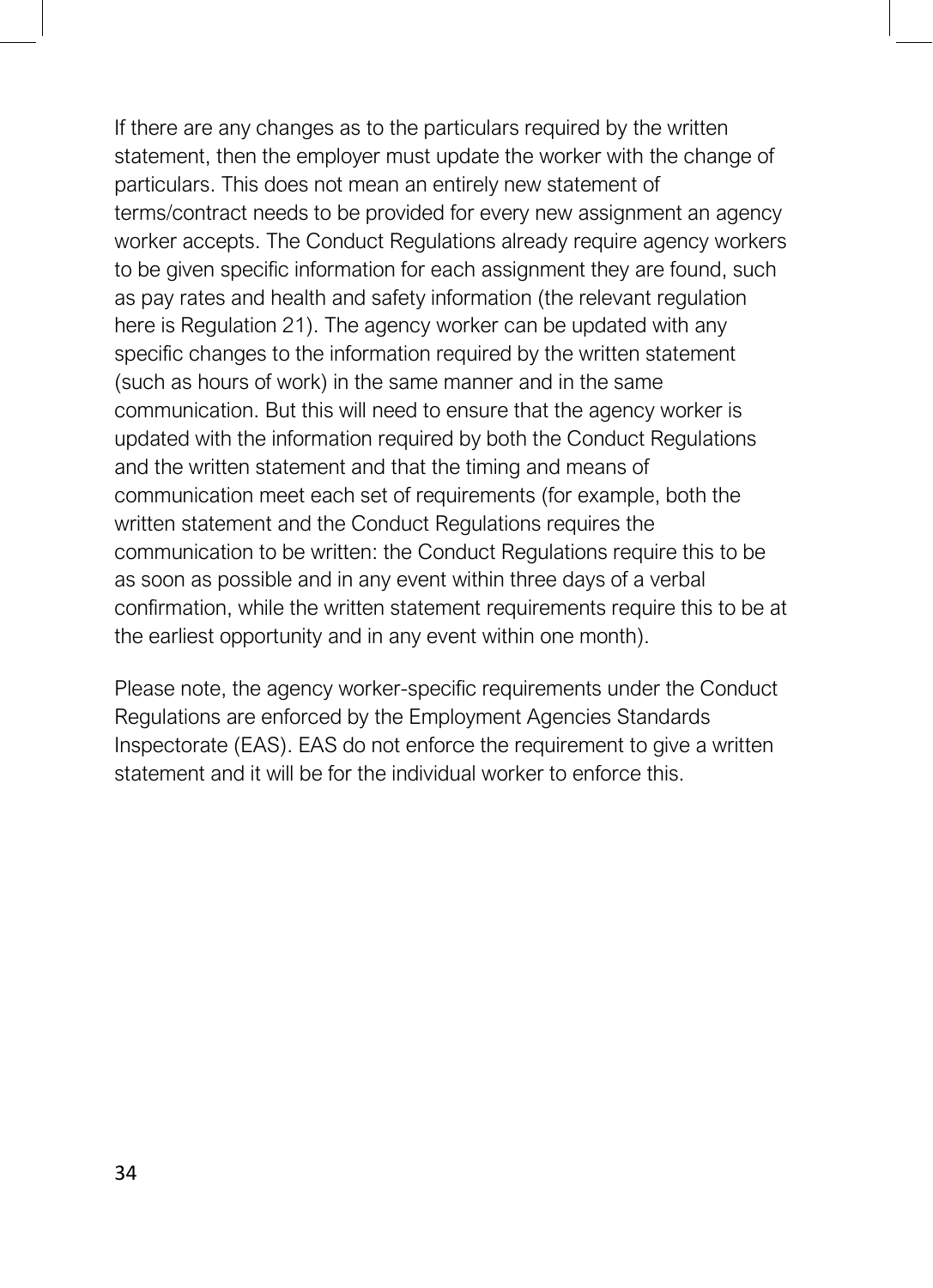# **Further information and guidance**

More information relating to the obligations of employment agencies and employment businesses can be found on the EAS website:

#### **https://www.gov.uk/government/organisations/employmentagency-standards-inspectorate**

You can contact EAS via email: **[eas@beis.gov.uk](mailto:eas@beis.gov.uk)**

You can also contact EAS by post at the following address:

EAS, Department for Business, Energy and Industrial Strategy, 1 Victoria Street, SW1H 0ET.

You can contact EAS via telephone using the ACAS helpline: **0300 123 1100**

# **ACAS**

Acas (Advisory, Conciliation and Arbitration Service) provides free and impartial information and advice to agencies, employers, workers and employees on all aspects of workplace relations and employment law. They also provide training and tailored advice to employers. You can contact the Advisory, Conciliation and Arbitration Service (ACAS) for free advice on employment matters via their website

**https://www.acas.org.uk/index.aspx?articleid=1873** or telephone **0300 123 1100**.

# **Gangmasters and Labour Abuse Authority**

The Gangmasters and Labour Abuse Authority (GLAA) is an investigative agency for tackling labour exploitation in the workplace.

It can investigate all aspects of labour exploitation, including Modern Slavery offences such as forced labour. The GLAA also runs the licensing scheme for the supply of temporary workers into the UK fresh produce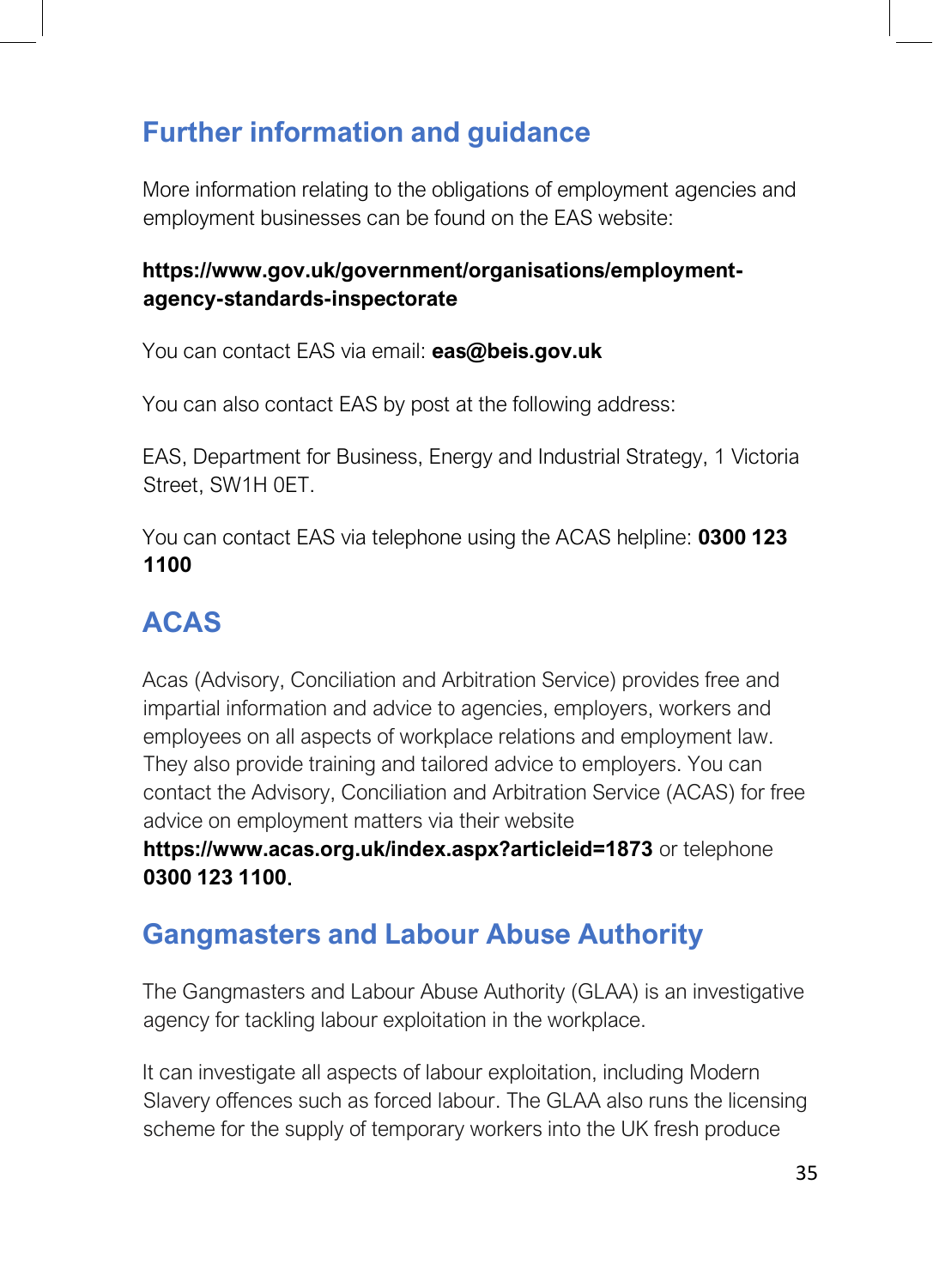sector. Unlicensed labour supply is a serious offence and carries a penalty of up to 10 years in prison.

If you know of a business operating outside the law, exploiting workers, gaining an unfair or illegal advantage, or you have any information, then you can call **0345 602 5020** and speak to the GLAA intelligence team.

Alternatively, call the GLAA's free reporting line on **0800 432 0804**. Any call to the GLAA can be dealt with in strict confidence, if you prefer not to leave your name. It's also possible to report issues by emailing **intelligence@gla.gov.uk**, completing an online form or by calling the Modern Slavery Helpline on **08000 121 700**.

For more information on the Gangmasters and Labour Abuse Authority please visit **[www.gla.gov.uk](http://www.gla.gov.uk/)**.

# **HM Revenue and Customs National Minimum Wage enforcement**

Employers must pay the minimum wage to workers if it is due. HM Revenue and Customs (HMRC) enforces the minimum wage. HMRC compliance officers may carry out inspections of employers at any time. There is no requirement to provide reasons for an inspection.

Officers will act in response to complaints that an employer is not paying the minimum wage – whether the complaint is by workers or others. They will also investigate where there may be a risk of non-payment.

If a compliance officer believes that an employer has failed to pay at least the minimum wage to a worker, they can serve that employer with a notice of underpayment.

Guidance to help employers meet National Minimum Wage legislation can be found at **[www.gov.uk/beis/minimum-wage-guide](http://www.gov.uk/beis/minimum-wage-guide)**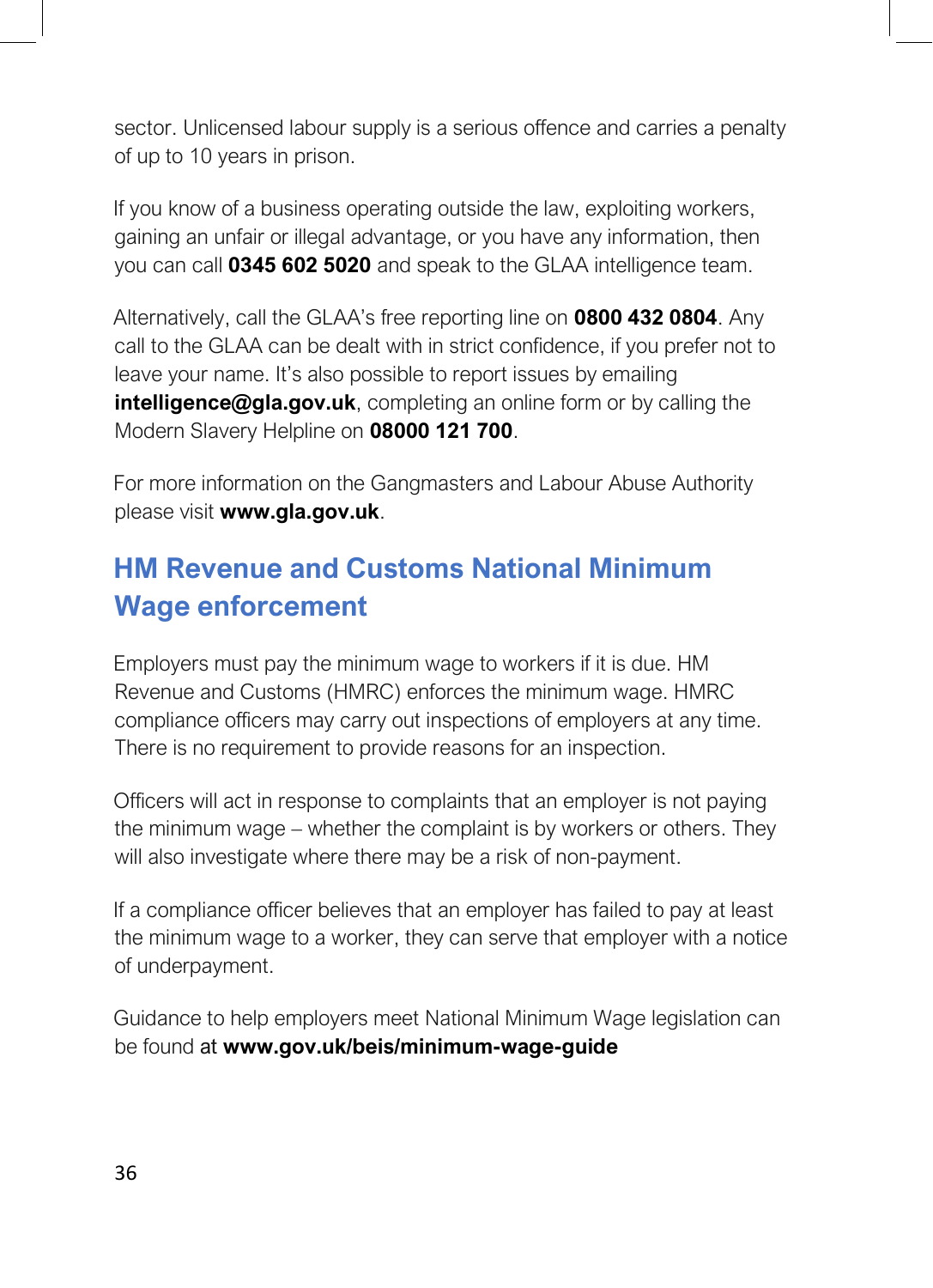#### **Tax Avoidance**

Some agencies choose to work with umbrella companies. Most umbrella companies operate within the tax rules; however, some promote arrangements that claim to be a 'legitimate' or a 'tax efficient' way of reducing workers tax liability but which may expose workers to unexpected tax bills. Find more information about umbrella companies here **https://www.gov.uk/guidance/umbrella-companies-offering-toincrease-your-take-home-pay-spotlight-45**

You should also report these types of arrangements to HMRC and can do so here **https://www.gov.uk/government/organisations/hm-revenuecustoms/contact/tax-avoidance**. Please be aware that HMRC cannot tell anyone whether an arrangement being promoted is legitimate or not. If an agency worker is in doubt, they should be advised to seek independent advice.

You can find out more about identifying tax avoidance schemes here **https://www.gov.uk/guidance/tax-avoidance-an-introduction#howto-identify-tax-avoidance-schemes**

# **Health and Safety Executive**

The Health and Safety Executive sets the strategy, policy and legal framework for health and safety in Great Britain. Their role as a government regulator is to prevent workplace death, injury or harm and they achieve this by:

- providing advice, information and guidance
- raising awareness in workplaces by influencing and engaging
- operating permissioning and licensing activities in major hazard industries
- carrying out targeted inspections and investigations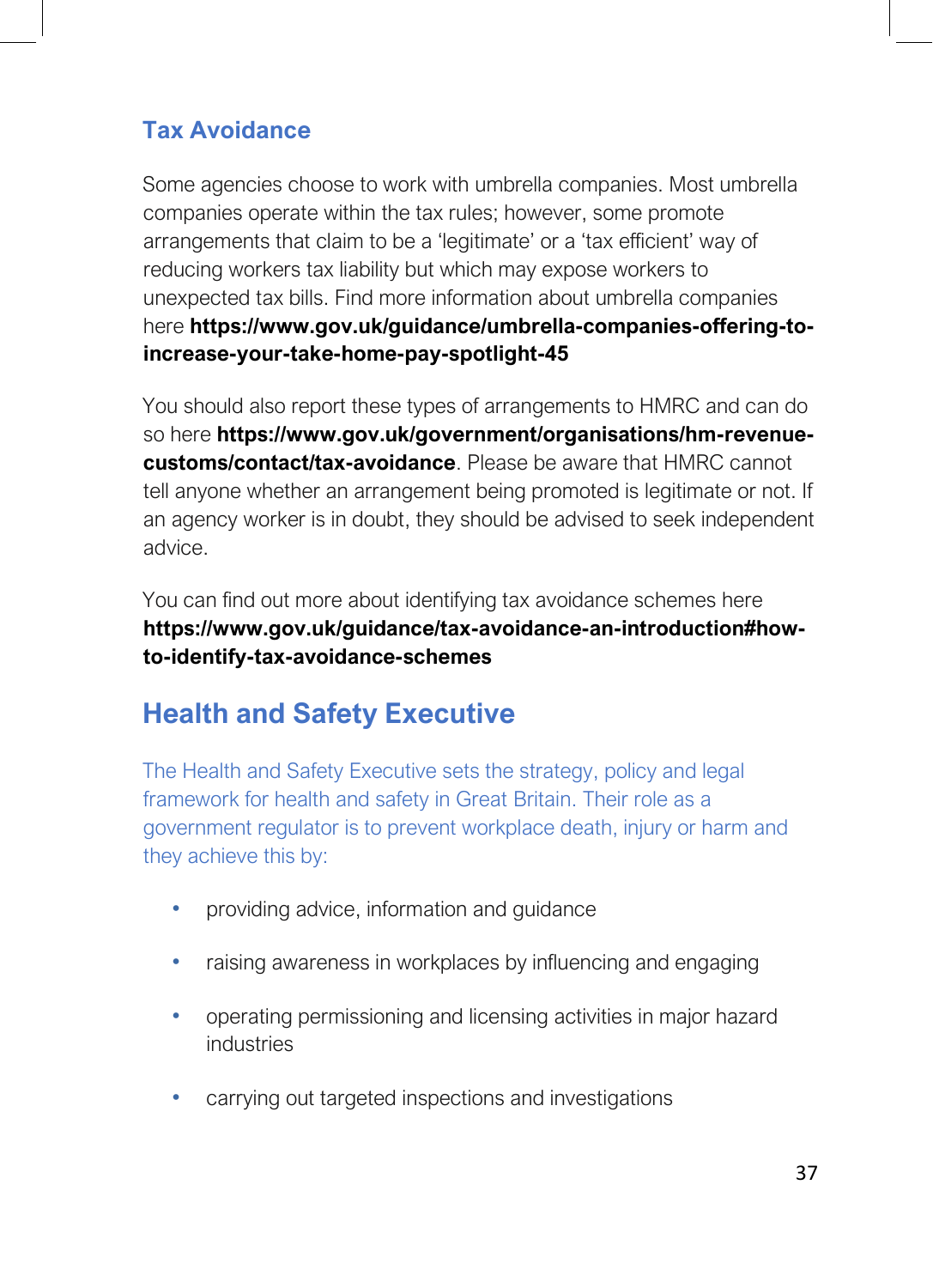• taking enforcement action to prevent harm and hold those who break the law to account

You can find further advice and guidance here: **www.hse.gov.uk**

# **Director of Labour Market Enforcement**

Further information regarding the current Director of Labour Market Enforcement can be found here: **https://www.gov.uk/ government/people/matthew-taylor**